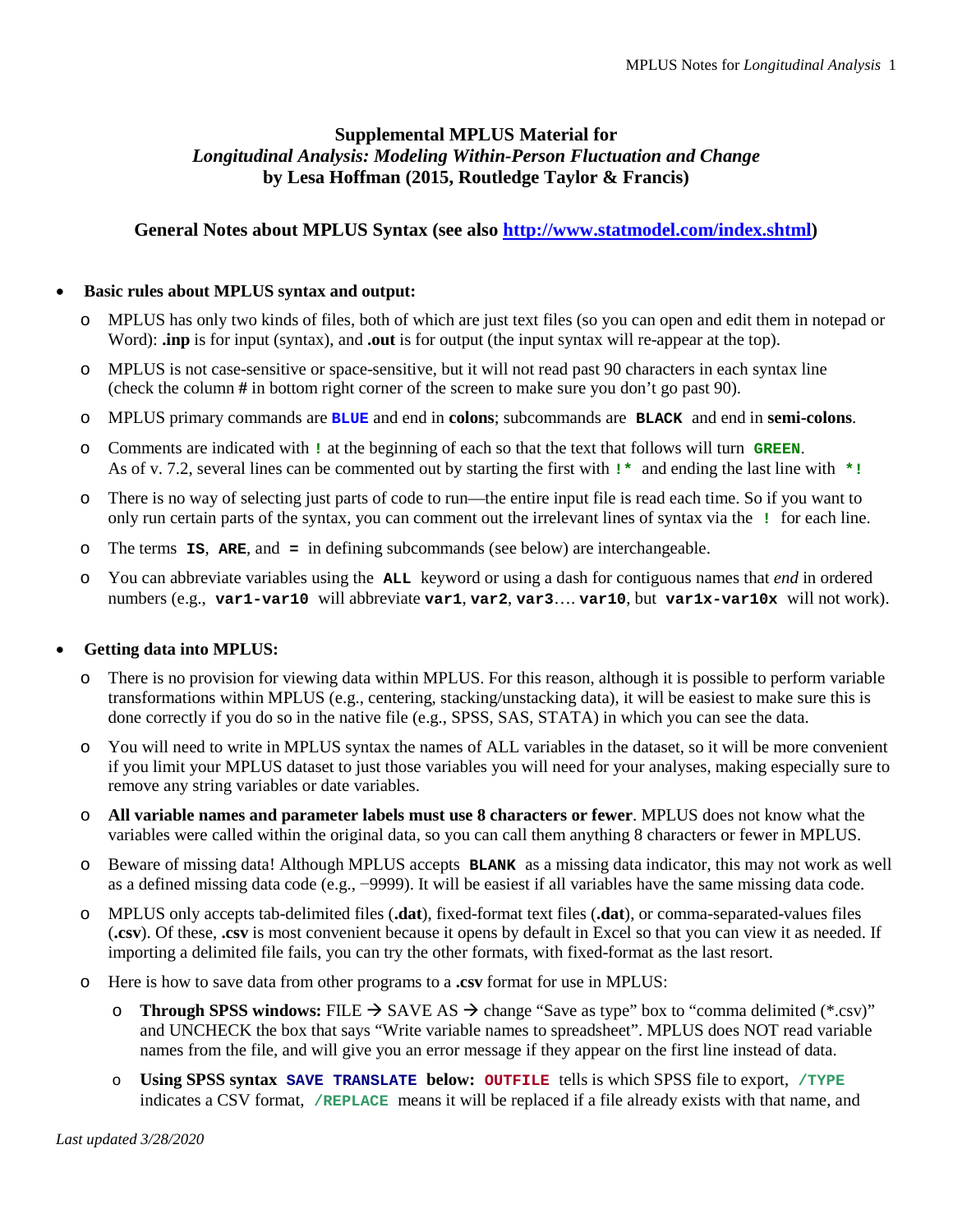**/CELLS=VALUES** will save actual data (numbers) instead of any value labels included.

**SAVE TRANSLATE OUTFILE="F:\folder\mydata.csv" /TYPE=CSV /REPLACE /CELLS=VALUES.**

o **Using SAS syntax PROC EXPORT below: DATA** tells it which SAS file to export, **OUTFILE** lists the path and name of the new .csv file, **REPLACE** means it will be replaced if a file already exists with that name, and **PUTNAMES=NO** tells it not to write the names to the top of the .csv file.

**PROC EXPORT DATA=work.mydata OUTFILE="F:\folder\mydata.csv" DBMS=CSV REPLACE; PUTNAMES=NO; RUN;**

o **Using STATA syntax export delimited below: using** lists the path and name of the new .csv file, **replace** means it will be replaced if a file already exists with that name, **delimiter** indicates a commadelimited file, **nolabel** will save actual data (numbers) instead of any value labels included, and **novarnames** tells it not to write the names to the top of the .csv file.

```
export delimited using "F:\folder\mydata.csv", ///
                  delimiter(",") replace nolabel novarnames
```
o When you begin an MPLUS analysis, the VERY FIRST THING YOU SHOULD DO is make sure your data were read correctly. To do so, use **TYPE = BASIC** as the **ANALYSIS:** subcommand or **SAMPSTAT** as an **OUTPUT:** subcommand. These will provide means, variances, and covariances for your continuous variables, or frequency tables for any variables that are listed as **CATEGORICAL =** instead. These should match those of your original data exactly (unless you have missing data). But if they are not even close, then chances are it is not reading your data correctly yet. Verify that you have listed the variable names in the exact order in which they appear in the data and that you didn't forget to list any variables (e.g., filter variables that were appended to the end of the file).

#### • **MPLUS primary commands:**

- o **TITLE:** This is optional and will print at the top of your output if included.
- o **DATA:** This is NOT optional and is how you tell MPLUS where your data are and their format. Its subcommands:
	- o **FILE =** gives the name of the data file. The path to the file is also needed if the syntax is not stored in the same location as the data file:
		- **FILE = mydata.csv**; or **FILE = C:\SomeOtherFolder\mydata.csv;**
	- o **FORMAT =** tells it your data format, such as delimited (default free format: **FORMAT = free**) or fixed-format
		- If you have fixed-format data, you need to give its formatting statement. For example, if you had one ID variable with 4 characters and no decimals, followed by 24 variables with 4 characters, 2 of which were decimals: **FORMAT = F4.0 24F4.2;**
	- o **TYPE =** tells it whether you have individual data (the default) or summary data (e.g., covariance matrix)
		- **TYPE = individual;** or **TYPE = fullcov;**
- o There are two data transformation commands (that appear in black) that allow you to restructure data by unit (although they are not available for some models, such as three-level models).
	- **DATA LONGTOWIDE:** transposes per unit from rows to columns (i.e., from stacked to multivariate), in which **LONG** lists the stacked variables to be transposed (each separated by **|**), **WIDE** lists the new names of the columns (each separated by **|**), **IDVARIABLE** lists the variable that links rows from the same unit, and **REPETITION** lists the variable that indexes the specific rows that should go into each column (e.g., **time**) along with the range of its values. For example: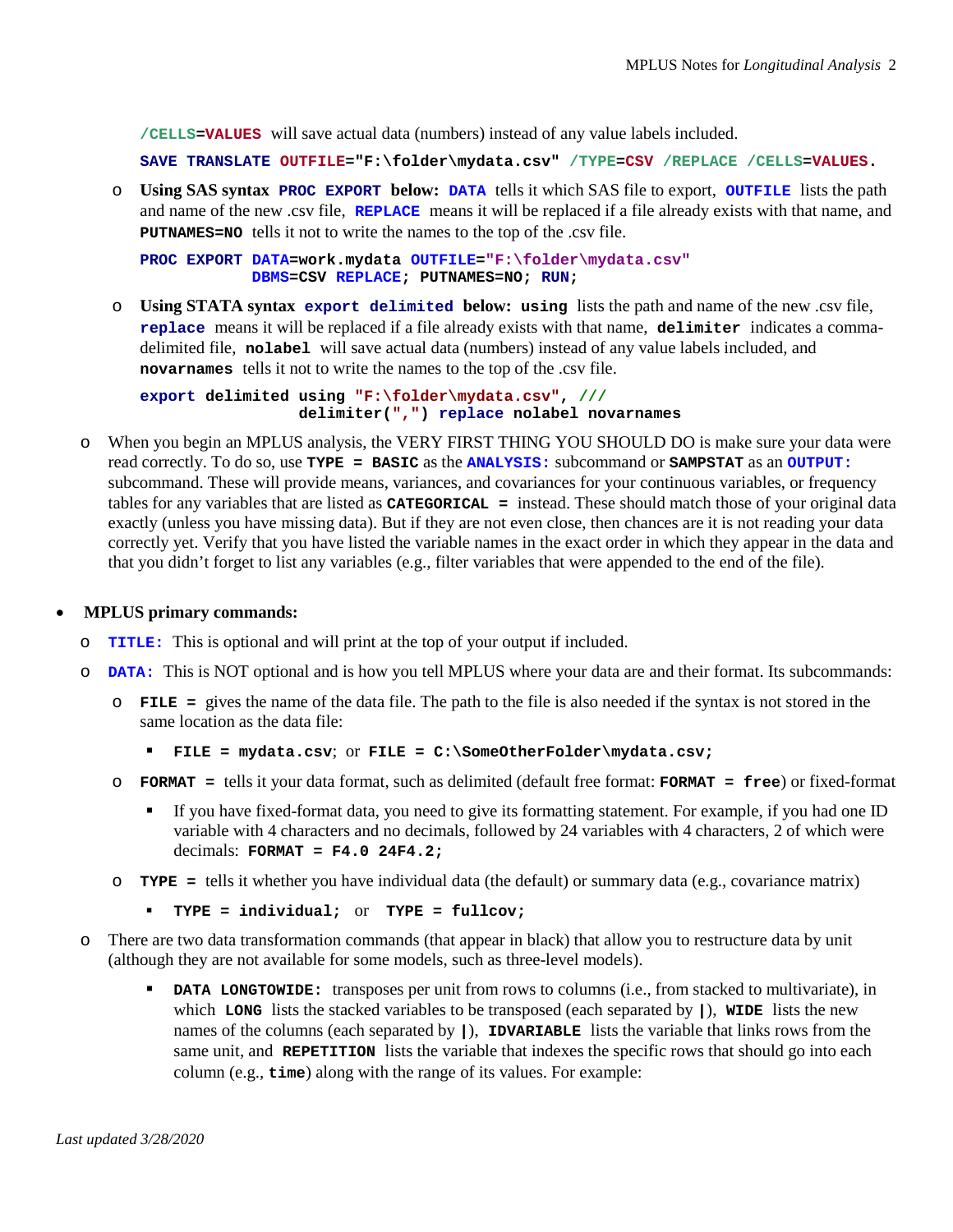```
DATA LONGTOWIDE:
   LONG = xvar | yvar;
   WIDE = xvar1-xvar5 | yvar1-yvar5;
   IDVARIABLE = L2IDname;
  REPETITION = time (1-5);
```
**DATA WIDETOLONG:** transposes per unit from columns to rows (i.e., from multivariate to stacked) using the same options as in **DATA LONGTOWIDE:** above. For example:

```
DATA WIDETOLONG:
  WIDE = xvar1-xvar5 | yvar1-yvar5;
   LONG = xvar | yvar;
   IDVARIABLE = L2IDname;
   REPETITION = time (1-5);
```
- o **DEFINE:** This is optional, and is how you make new variables out of existing variables. You then need to list any newly created variables on the **USEVARIABLES =** list AFTER the existing variables. Note that the **DEFINE:** command is executed before the **DATALONGTOWIDE:** or **DATAWIDETOLONG:** commands.
	- o For example, to create a new variable **c\_pred** centered at 30 from the original variable **pred**:
		- **DEFINE: c\_pred = pred – 30;**
	- o To recode a predictor, **EQ** is used to evaluate an equality, but **=** is used to transform the new variable:
		- **DEFINE: IF oldvar EQ 1 THEN newvar=0; IF oldvar EQ 2 THEN newvar=1;**
- o **VARIABLE:** This is NOT optional and is how you tell MPLUS what your variables are to be called, as well as which ones you are using for what purpose via the subcommands below:
	- o **NAMES =** is where you list every variables in the original dataset (i.e., before any **DEFINE:**, **DATA LONGTOWIDE:**, or **DATA WIDETOLONG:** commands are executed), terminated by a semi-colon
	- o **USEVARIABLES =** is where you list just the variables in your **MODEL:**, such that variables in the original dataset are listed first, followed by any new variables created using **DEFINE:**, terminated by a semi-colon
	- o **USEOBSERVATIONS =** is optional and is how you tell MPLUS to use only certain cases, for example:
		- **USEOBSERVATIONS = gender EQ 1;**
	- o **MISSING =** is optional and is how you tell MPLUS how missing data are indicated, for example:
		- **MISSING = ALL (-9999);**
	- o **IDVARIABLE =** is optional and tells MPLUS what variable indicates which case is which—if you add this option, then any outputted dataset you ask for will have this variable included, which is necessary if you want to merge any outputted data from MPLUS into the original data
		- **IDVARIABLE = IDname;**
	- o **AUXILIARY =** is how you tell MPLUS to keep the other variables not currently in the model in any outputted datasets, or to use those variables in the missingness model

```
 AUXILIARY = gender age group;
```
o See the MPLUS manual for further suboptions that indicate non-normal distributions for outcome variables, such as **CATEGORICAL =**, **COUNT =**, and **CENSORED =** (each terminated by a semi-colon)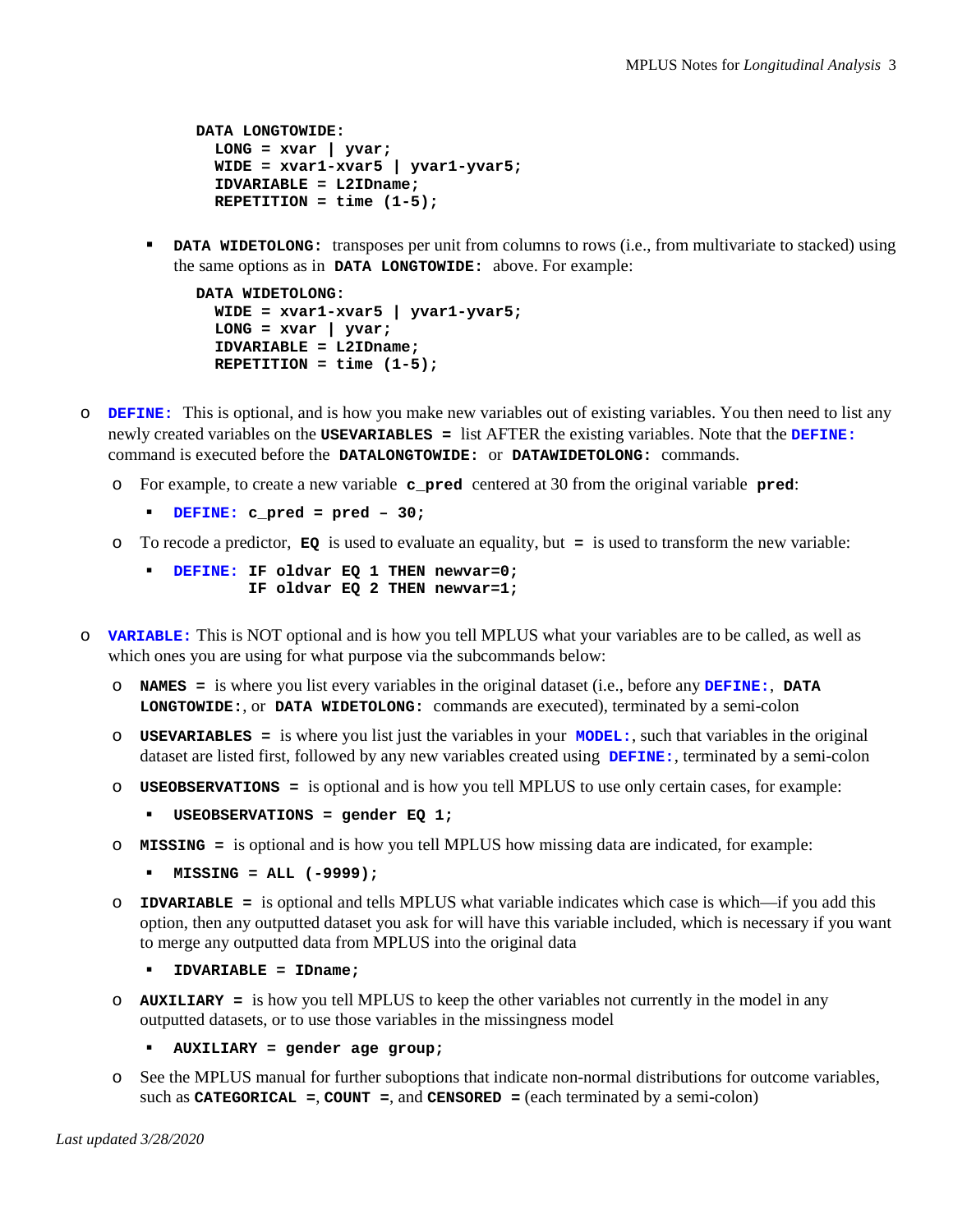- o The following subcommands are used for multilevel models in MPLUS:
	- **CLUSTER =** tells MPLUS the ID variables by which higher-level units are organized

For example, in a two-level model: **CLUSTER = L2IDname;**

In a three-level model, the ID variable for the highest level 3 is listed first, followed by the ID variable for level 2. MPLUS assumes that any repeated values of the level-2 ID variable are still unique cases (e.g., values for L2IDname can be 1….10 within each L3IDname). For example:  **CLUSTER = L3IDname L2IDname;**

- **WITHIN =** is used to identify observed predictor variables to be included ONLY at level 1 For example, two level-1 predictor variables in a two-level model: **WITHIN = L1x1 L1x2;**
- **BETWEEN =** is used to identify observed predictor variables to be included ONLY at level 2 or level 3

For example, two level-2 predictor variables in a two-level model: **BETWEEN = L2x1 L2x2;**

In a three-level model, you also have to distinguish which variables belong to level 2 versus level 3.

For example, two level-2 predictor variables only:  **BETWEEN = (L2IDname) L2x1 L2x2;**

For example, two level-3 predictor variables only:  **BETWEEN = (L3IDname) L3x1 L3x2;**

For example, two level-2 predictor variables AND two level-3 predictor variables:  **BETWEEN = (L2IDname) L2x1 L2x2 (L3IDname) L3x1 L3x2;**

- If a variable is measured at level 1 and has variance at multiple levels for which you want to estimate level-1 residual and level-2 and/or level-3 random intercept variances (i.e., it is being modeled as if it were an outcome), then do NOT include it on the **WITHIN =** or **BETWEEN =** lists.
- o **ANALYSIS:** This is not usually optional, and is how you set any estimation options. These will be model-specific and include subcommands for **TYPE =**, **ESTIMATOR =**, and others as needed, each terminated by a semi-colon.
	- o Here's how you get the descriptive statistics to check your data: **TYPE = BASIC;**
	- o To estimate two-level models: **TYPE = TWOLEVEL RANDOM;**
	- o To estimate three-level models: **TYPE = THREELEVEL RANDOM;**
	- o To request full-information maximum likelihood: **ESTIMATOR = ML;**
	- o To request full-information robust maximum likelihood: **ESTIMATOR = MLR;**
	- o Note: There is currently no option for full-information restricted maximum likelihood (as of v. 7.3)
	- o For computers with multiple processors, you can tell it how many to use (e.g., 4): **PROCESSORS = 4;**
- o **OUTPUT:** These subcommands request specific pieces of output not provided by default, such as standardized coefficients, analysis of residuals, and sample statistics for checking the data. This will vary by model.
	- o To get fully standardized coefficients: **STDYX;**
	- o To get residual diagnostics (e.g., for path models or structural equation models): **RESIDUAL;**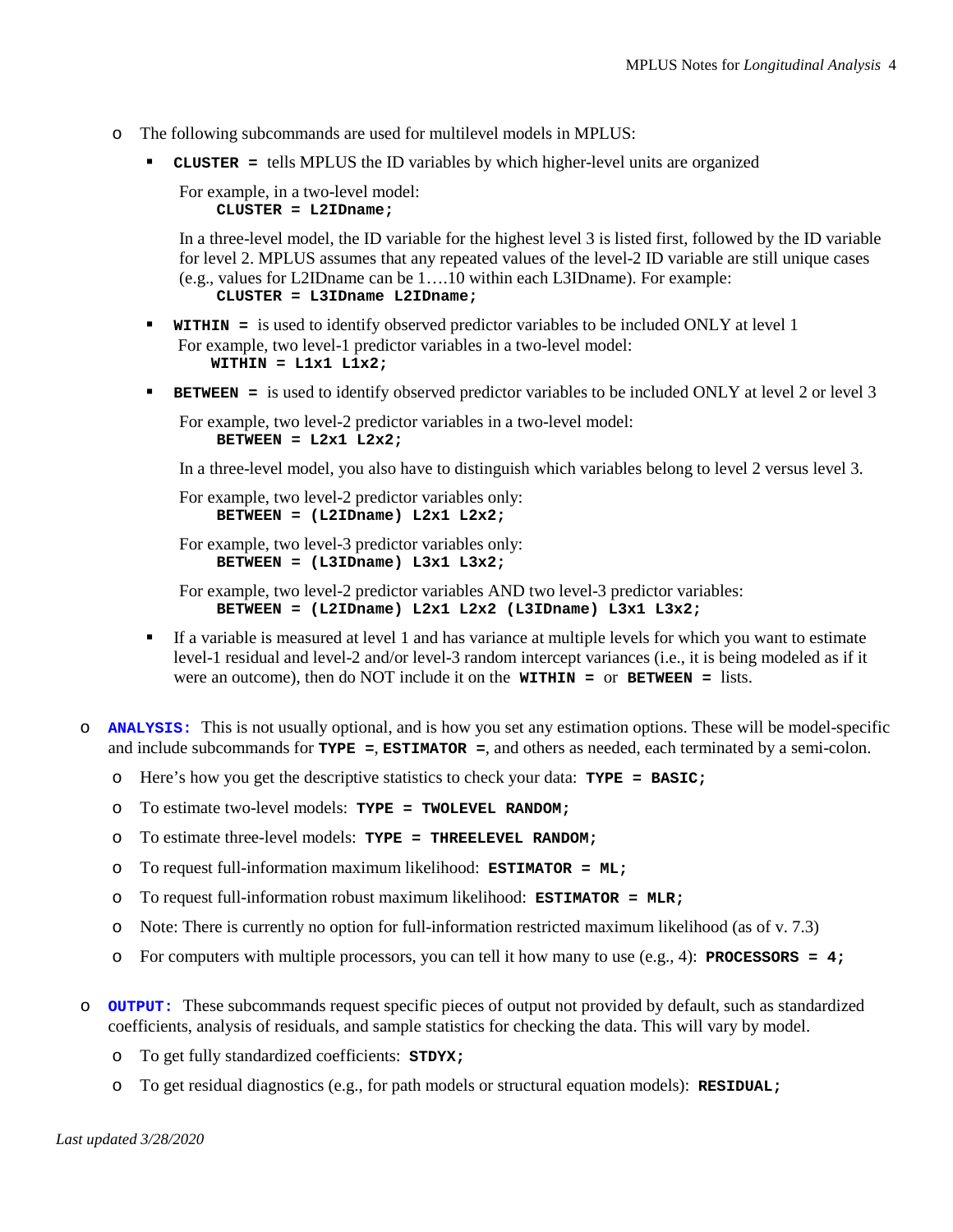- o To get modification indices (e.g., for path models or structural equation models), in which the critical value for the improvement to the model chi-square is given in parentheses: **MODINDICES (3.84);**
- o **SAVEDATA:** This is how you ask for outputted datasets, such as factor scores or model parameters.
- o **PLOT:** There are many kinds of plots available in MPLUS. To get all of them you could ever get for any model:
	- o **TYPE = PLOT1 PLOT2 PLOT3;**
- o **MODEL:** The syntax in this section is always model-specific and uses just a few different key words:
	- o **BY** is used to define latent variables, for example: **factor BY var1-var10;**
	- o **WITH** is to define covariances, for example: **var1 WITH var2;**
	- o All possible covariances among a set of variables can be defined within a single statement by listing all of them on both sides of the **WITH**, for example: **var1 var2 var3 var4 WITH var1 var2 var3 var4;**
	- o **PWITH** can be used for pairwise covariances, such as between **x1** and **y1**, **x2** and **y2**, and so on:  **x1 x2 x3 x4 PWITH y1 y2 y3 y4;**
	- o **ON** is used to define regression slopes, for example: **y1 ON x1;**
	- o Multiple predictors and/or multiple outcomes can be designated with a single **ON** statement. For example, to have both **y1** and **y2** predicted by both **x1** and **x2** (four regressions in total): **y1 y2 ON x1 x2**; have both **y1** and **y2** predicted by both  $x1$  and  $x2$  (four regressions in total):
	- o **PON** is used to define pairwise regression slopes. For example, to have just **x1** predict **y1** and just **x2**  predict **y2** (two regressions in total): **y1 y2 PON**  $x1 \times 2$ ; is the same as: **y1** ON  $x1$ ; **y2** ON  $x2$ ;
	- o Although **DEFINE:** is used to create interaction terms between observed predictor variables at the same level of analysis, **XWITH** is used instead to specify interactions involving any latent variables:
		- Interaction called **F1F2int** between two latent variables **F1** and **F2**: **F1F2int | F1 XWITH F2;**
		- Interaction called **F1F2int** between latent **F1** and observed **x1**: **F1x1int | F1 XWITH x1;**
	- o MPLUS infers based on your model syntax whether each variable is a predictor or an outcome and estimates its model parameters accordingly. In terms of labeled output, variables in the likelihood that are only predictors will have estimated "means", "variances", and "covariances" (marginal statistics). Variables that are outcomes (even if they are also predictors) will have estimated "intercepts" (expected mean when all predictors = 0), "residual variances" (its variance leftover that is unpredicted), and "residual covariances" (covariance between residuals specifically, not the original variables). Either way, the syntax will be the same to refer to means or intercepts, to variances or residual variances, and to covariances or residual covariances.
	- o Predictor variables are NOT included in the likelihood by default, whereas outcome variables are included in the likelihood by default. Any variable in the likelihood has distributional assumptions (multivariate normal unless specified otherwise) and can have missing data assuming missing at random.
	- o For example, specifying a linear regression of **x1** and **x2** predicting **y1** estimates these parameters:

| Regression slopes for $x1$ and $x2$ predicting $y1$ using ON: |  | y1 ON x1 x2; |
|---------------------------------------------------------------|--|--------------|
|                                                               |  |              |

- By default: Fixed intercept for **y1**, referred to using **[ ]**: [**y1];**
- By default: Residual variance for **y1**, referred to by listing its name: **y1;**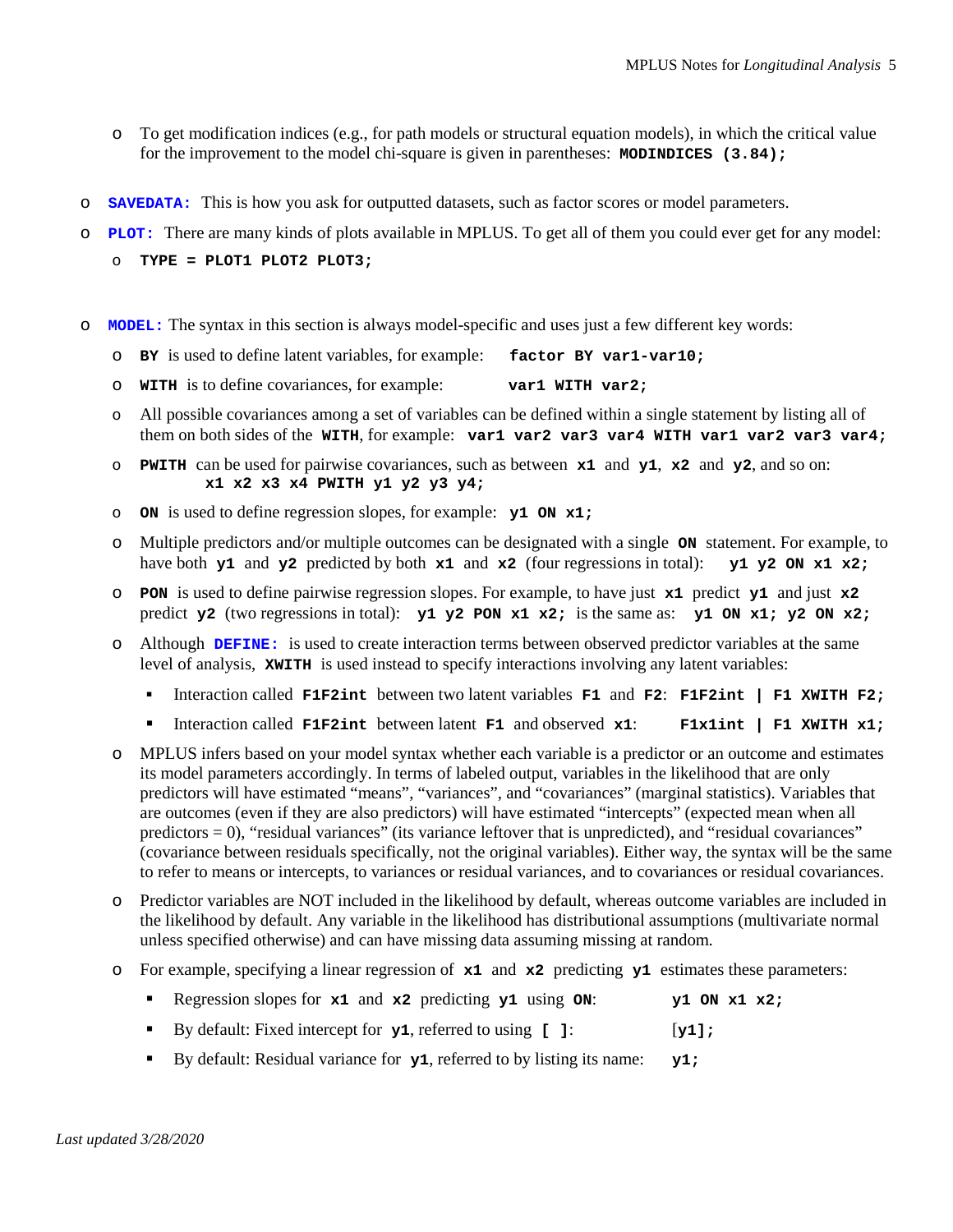o By default, no means, variances, or covariances would be estimated for **x1** and **x2**, which means they are not in the likelihood, and thus have no distributional assumptions and cannot have missing data. However, to bring them into the likelihood (i.e., so that they can have missing at random data along with distributional assumptions), refer to their means, variances, or covariances as estimated parameters:

| • Means for $x1$ and $x2$ , referred to using [ ]:                | $\begin{bmatrix} x1 & x2 \end{bmatrix}$ |
|-------------------------------------------------------------------|-----------------------------------------|
| Variances for $x1$ and $x2$ , referred to by listing their names: | x1 x2;                                  |
| Covariance between $x1$ and $x2$ , referred to using WITH:        | $x1$ WITH $x2$ ;                        |

- o Free (estimated) parameters are indicated with a **\*** and fixed parameters with **@**. In many cases the default is free, so **\*** is not usually necessary to write (but **@** is necessary when it is not the default, as in most cases).
	- So  $[x1 \times 2]$ ; is the same as  $[x1 \times x2^+]$ ; and  $x1 \text{ WITH } x2$ ; is the same as  $x1 \text{ WITH } x2^*$ ; To force a covariance to be 0 instead: **x1 WITH x2@0;**

# **Understanding the MPLUS MODEL Commands used for Longitudinal and Multilevel Modeling**

#### • **Defining levels of analysis**

- o In a two-level or three-level model, the level-1 model begins with keyword **%WITHIN%**
- o In a two-level model, the level-2 model begins with keyword **%BETWEEN%**
- o In a three-level model, levels 2 and 3 are differentiated using a **%BETWEEN%** keyword that includes the level-2 and level-3 ID variables that were indicated using the **CLUSTER =** subcommand in the **VARIABLE:** command
	- o To begin the level-2 model: **%BETWEEN L2IDname%**
	- o To begin the level-3 model: **%BETWEEN L3IDname%**
- o Variables not explicitly listed on the **WITHIN =** or **BETWEEN =** subcommands within the **VARIABLE:** command are treated as outcomes. Their variances are estimated by default at each level—these are labeled as either "variance" if the variable is NOT predicted within the model, or "residual variance" if the variable IS predicted within the model. Either way, the variance or residual variance is referred to by listing the name of the variable. However, the intercept or mean for the outcome ("intercept" if predicted; "mean" if not predicted) is specified only at the highest level of the model. Below is how to refer to these estimated parameters.
- o For example, an empty two-level model for outcome **y1** would include the following:

| $\circ$ Begin level-1 model:                                                | %WITHIN%         |
|-----------------------------------------------------------------------------|------------------|
| o By default, an estimated level-1 ("residual") variance:                   | y1;              |
| $\circ$ Begin level-2 model:                                                | <b>%BETWEEN%</b> |
| o By default, an estimated level-2 ("random intercept") variance:           | y1;              |
| o By default, an estimated fixed intercept at level 2:                      | [y1];            |
| o To estimate a single-level ("e-only") model, remove the level-2 variance: | v1@0:            |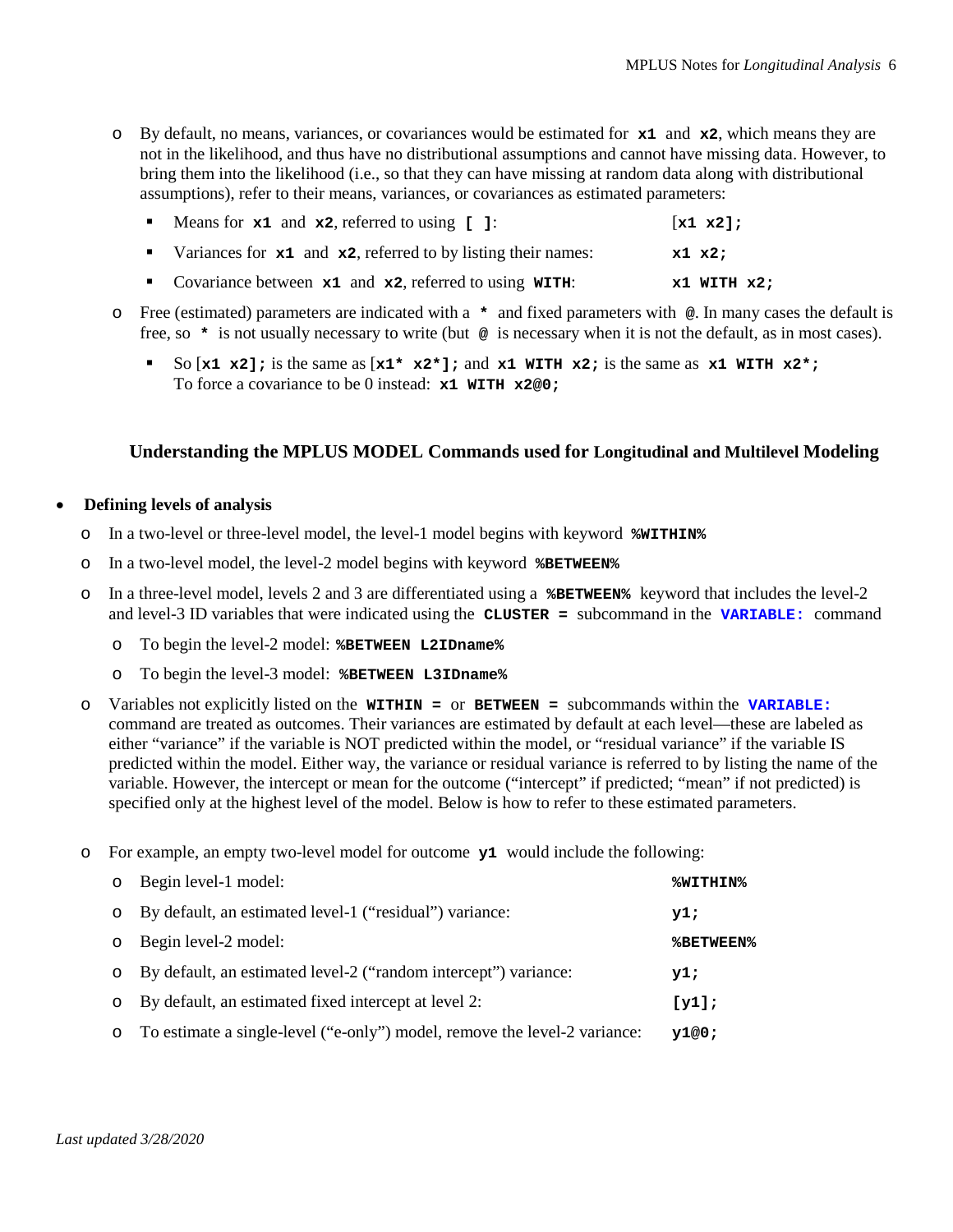o For example, an empty three-level model for outcome **y1** would include the following:

| $\circ$ | Begin level-1 model:                                                | %WITHIN%                  |
|---------|---------------------------------------------------------------------|---------------------------|
| $\circ$ | By default, an estimated level-1 ("residual") variance:             | y1;                       |
| $\circ$ | Begin level-2 model:                                                | <b>%BETWEEN L2IDname%</b> |
| $\circ$ | By default, an estimated level-2 ("random intercept") variance:     | y1;                       |
| $\circ$ | Begin level-3 model:                                                | <b>%BETWEEN L3IDname%</b> |
| $\circ$ | By default, an estimated level-3 ("random intercept") variance:     | y1;                       |
| $\circ$ | By default, an estimated fixed intercept is now at level 3:         | [y1];                     |
| $\circ$ | To estimate a two-level model instead, remove the level-3 variance: | y1@0;                     |

o To estimate a single-level ("e-only") model instead, under **%BETWEEN L2IDname%** add **y1@0;**

o In general, removing a variance at a given level involves referring to the variable with **@0** after it.

#### • **Specifying fixed and random effects of level-1 predictors in two-level or three-level models**

- The following applies to both main effects of level-1 predictors and to interactions among level-1 predictors (the latter must be represented explicitly using new separate variables).
- o A level-1 variable will be used as an observed level-1 predictor if it is included on the **WITHIN =** subcommand of the **VARIABLE:** command, which means it is not included in the likelihood, it has no distributional assumptions, and any cases with missing values will be listwise-deleted. As a second option, a level-1 predictor listed on the **WITHIN =** subcommand whose mean, variance, or covariance is referred to explicitly in the syntax will be brought into the likelihood at level 1 only. This means that its variance will be estimated (although it will not be partitioned across all model levels), so distributional assumptions still apply and its values can be missing at random without listwise deletion. As a third option, if not listed on the **WITHIN =** subcommand, the variance of a level-1 variable will be estimated at each level as part of the likelihood, it will have distributional assumptions, and its values can be missing at random without listwise deletion. However, adding effects of a level-1 variable proceeds similarly in any of these three cases, as described next.
- o There are two ways to add the effect of a level-1 predictor that result in different parameters estimated by default: (a) directly using the keyword **ON**, or (b) indirectly by creating a new "placeholder" variable. If you want to estimate its random effect at a higher level and/or a cross-level interaction involving the level-1 predictor and a higher-level predictor, you MUST use the indirect placeholder method (b).
- o In either a two-level or three-level model, use of direct method (a) by default results in ONLY a level-1 fixed effect (reported within the level-1 model).
- o For example using direct method (a), to add a level-1 fixed effect predicting **y1** from level-1 predictor **L1x**:
	- o Under the **%WITHIN%** level-1 model, a fixed effect is added: **y1 ON L1x;**
- o In a two-level model, use of placeholder method (b) results by default in a level-1 fixed effect and a corresponding level-2 random effect variance (both reported within the level-2 model output). No random effect covariances are added by default, so you will have to add those manually using **a WITH** statement at each level, as shown below.
- o For example using placeholder method (b), to add a fixed or random effect of level-1 predictor **L1x**:
	- o Under the **%WITHIN%** level-1 model, a new placeholder variable of 8 or fewer characters is first defined using the **|** as shown (here, called **L1xslope**): **L1xslope | y1 ON L1x;**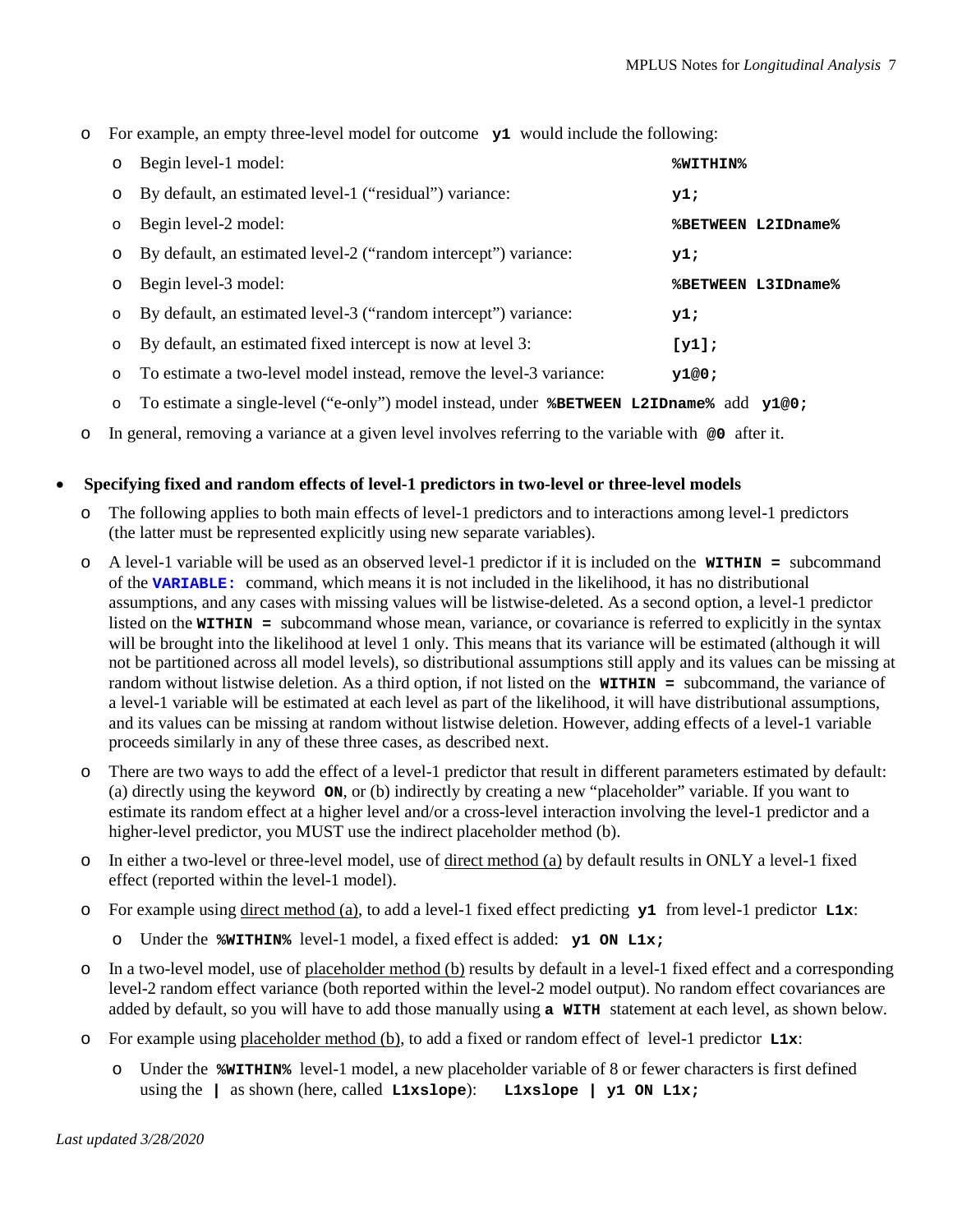o Under the **%BETWEEN%** level-2 model, the level-1 placeholder variable will have a mean and variance estimated by default, which correspond to its fixed effect and its random effect variance:

| To refer to its estimated fixed effect:                   | [L1xslope];       |
|-----------------------------------------------------------|-------------------|
| To remove its fixed effect:                               | [L1xslope@0];     |
| To refer to its estimated level-2 random effect variance: | Llxslope;         |
| To add its covariance with the level-2 random intercept:  | y1 WITH L1xslope; |
| To remove its level-2 random effect variance:             | Llxslope@0;       |

- o In a three-level model, use of placeholder method (b) by default results in a level-1 fixed effect (reported within the level-3 model), as well as corresponding level-2 and level-3 random effect variances. By default no covariances with other random effects are added at either level 2 or 3, so you will have to add those manually using a **WITH** statement at each level in which its random effect variance is estimated.
- o For example using placeholder method (b), to add a fixed or random effect of level-1 predictor **L1x**:
	- Under the **\*WITHIN\*** level-1 model, a new level-1 placeholder variable of 8 or fewer characters is first defined using the  $\parallel$  as shown (here, called **Lixslope**): **Lixslope**  $\parallel$  **y1 ON Lix;** defined using the **|** as shown (here, called **L1xslope**):
	- o Under the **%BETWEEN L2IDname%** level-2 model, the level-1 placeholder variable will have a variance estimated by default, which corresponds to its random effect variance across level-2 units:

| To refer to its estimated level-2 random effect variance: | Llxslope;         |
|-----------------------------------------------------------|-------------------|
| To add its covariance with the level-2 random intercept:  | y1 WITH L1xslope; |
| To remove its level-2 random effect variance:             | Llxslope@0;       |

o Under the **%BETWEEN L3IDname%** level-3 model, the level-1 placeholder variable will have a mean and variance estimated by default, which correspond to its fixed effect and its random effect variance across level-3 units:

| To refer to its estimated fixed effect:                   | $[$ Llxslope];    |
|-----------------------------------------------------------|-------------------|
| To remove its fixed effect:                               | [L1xs1ope@0];     |
| To refer to its estimated level-3 random effect variance: | Llxslope;         |
| To add its covariance with the level-3 random intercept:  | y1 WITH L1xslope; |
| To remove its level-3 random effect variance:             | Llxslope@0;       |

- o When using placeholder method (b), the fixed and random effects of the level-1 predictor will be labeled on the output as "intercept/mean" or "residual variance/variance", respectively, depending on whether the level-1 predictor is part of any cross-level interactions with higher-level predictors:
	- If no cross-level interactions involving the level-1 predictor are estimated, its fixed effect will be reported as a "mean" (at level 2 in a two-level model or at level 3 in a three-level model) and its random effect variance(s) will be reported as a "variance" at each corresponding level.
	- o Alternatively, if the level-1 predictor is part of a cross-level interaction with either a level-2 or level-3 predictor (whose specification is explained in more detail below), then its fixed effect will be reported as an "intercept" (i.e., as the expected fixed effect when any interacting predictors  $= 0$ ) at level 2 in a two-level model or at level 3 in a three-level model.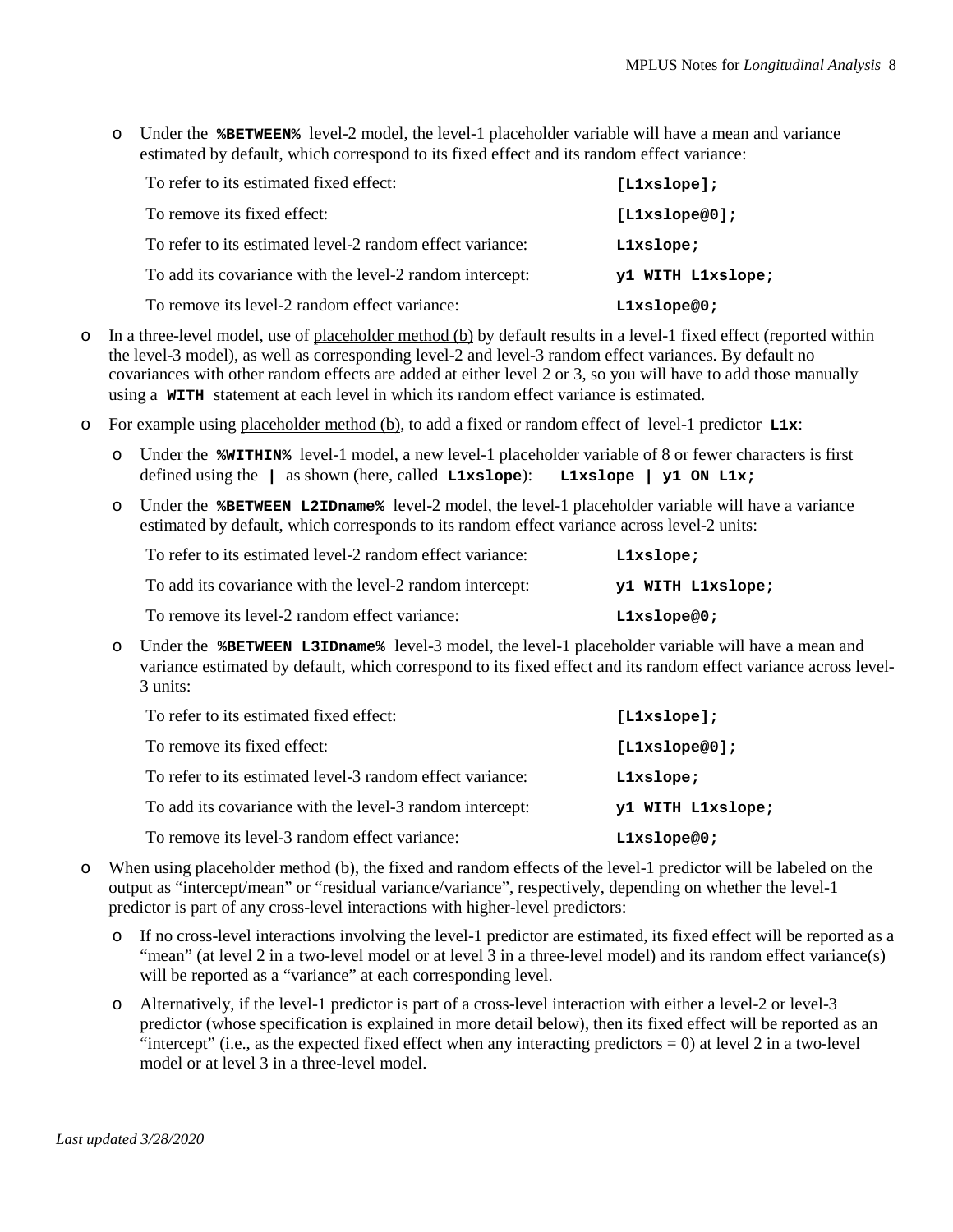- o If the level-1 predictor is part of a cross-level interaction with a level-2 predictor, its level-2 random effect variance will be reported at level 2 as a "residual variance" (i.e., as variance that remains after being predicted by any cross-level interactions with level-2 predictors) or as a "variance" if not.
- o If the level-1 predictor is part of a cross-level interaction with a level-3 predictor, its level-3 random effect variance will be reported at level 3 as a "residual variance" (i.e., as variance that remains after being predicted by any cross-level interactions with those level-3 predictors) or as a "variance" if not.

#### • **Specifying cross-level interactions involving level-1 predictors and level-2 or level-3 predictors**

- o Cross-level interactions of level-1 predictors with higher-level predictors require that its level-1 effect be specified using placeholder method (b), regardless of whether its random effect variances are also estimated:
	- o Placeholder method (b): Under the **%WITHIN%** level-1 model, a new level-1 placeholder variable of 8 or fewer characters is first defined (here, called **L1xslope**): **L1xslope | y1 ON L1x;**
- o In a two-level model, its cross-level interaction with a level-2 predictor **L2x** (reported in the level-2 output) would then be added under the **%BETWEEN%** level-2 model directly: **L1xslope ON L2x;**
- o In a three-level model, its cross-level interaction with a level-3 predictor **L3x** (reported in the level-3 output) would then be added under the **%BETWEEN L3IDname%** level-3 model directly: **L1xslope ON L3x;**
- o In a three-level model, its cross-level interaction with a level-2 predictor **L2x** (reported in the level-2 output) CAN be added under the **%BETWEEN L2IDname%** level-2 model directly: **L1xslope ON L2x;**
- o However, if the cross-level interaction between the level-1 and level-2 predictor is part of an interaction with a level-3 predictor (i.e., it is part of a three-way interaction) and/or has a level-3 random effect variance, you must use placeholder method (b) syntax to specify the cross-level interaction between the level-1 and level-2 predictor instead:
	- o Under the **%BETWEEN L2IDname%** level-2 model, a new level-2 placeholder variable of 8 or fewer characters is first defined (here, called **L1xL2x**): **L1xL2x | L1xslope ON L2x;**
	- o Under the **%BETWEEN L3IDname%** level-3 model, the level-2 placeholder variable will have a mean and variance estimated by default, which correspond to its fixed effect and its random effect variance across level-3 units:

| To refer to its estimated fixed effect:                         | [LLXL2x];             |
|-----------------------------------------------------------------|-----------------------|
| To remove its fixed effect:                                     | [LLxL2x@0];           |
| To refer to its estimated level-3 random effect variance:       | LLxL2x                |
| To add its covariance with the level-3 random intercept:        | y1 WITH L1xL2x;       |
| To add its covariance with the level-3 random effect of $L1x$ : | L1xslope WITH L1xL2x; |
| To remove its level-3 random effect variance:                   | L1xL2x@0;             |

#### • **Interpreting fixed effects of level-1 predictors in two-level or three-level models**

- o The following logic applies to any effect of a level-1 predictor (i.e., a main effect, an interaction with another level-1 predictor, or a cross-level interaction with higher-level predictors).
- o What the effect of a level-1 predictor actually means depends on two things: (1) how the level-1 variable is modeled (i.e., as an observed predictor or as a level-1 outcome whose variances at each level are estimated as part of the likelihood), and (2) how its level-1 effect is specified in the syntax.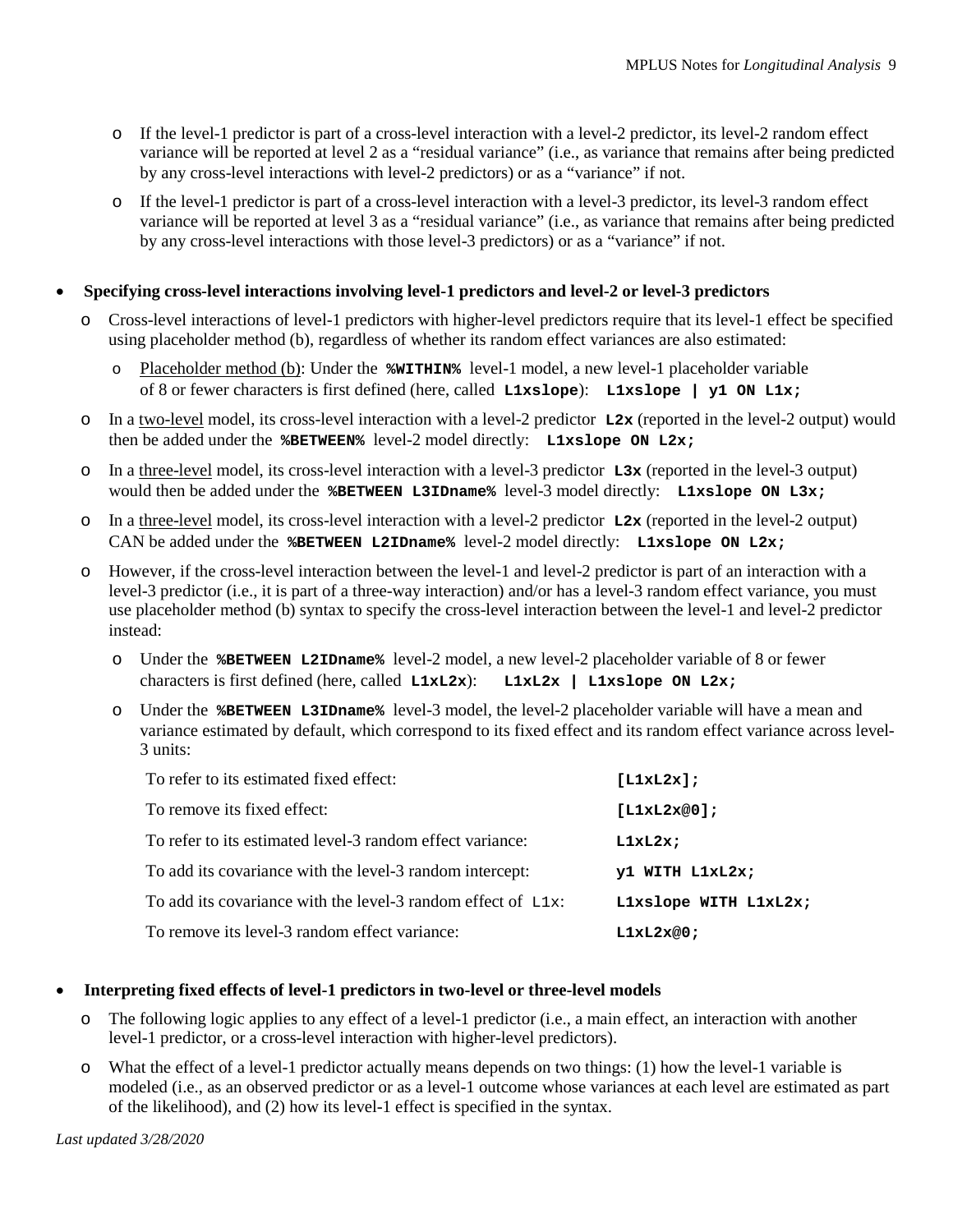- o For a level-1 predictor whose variance at each level is NOT partitioned by the model: when specified using either direct method (a) or placeholder method (b), the interpretation of the level-1 predictor's fixed effect is determined by the variance it contains, the same as in other programs (and as described in chapter 8).
	- o If the level-1 predictor has been variable-centered (i.e., its level-2 variance has been removed), its level-1 effect will be the "pure" level-1 within effect.
	- o If the level-1 predictor has been left uncentered or centered at a constant (i.e., grand-mean-centering in which its level-2 and/or level-3 variance is still present), its level-1 effect will be a smushed effect UNLESS any variance it has at higher levels is included through model predictors for contextual effects (to be included at each level for which the level-1 predictor has variance), in which case the level-1 effect of the level-1 predictor is then its "pure" level-1 within effect as intended.
- o For a level-1 predictor whose variance at each level IS being partitioned by the model, references to the variable at each level actually refer to its partitioned level-specific variance. Consequently, the level-1 predictor's effect is specifically for its level-1 variance as the predictor, such that it carries only the "pure" level-1 within effect. However, the interpretation of its level-2 effect (and of its level-3 effect in a three-level model) depends on how the level-1 effect was specified, using method (a) or method (b):
	- o If using direct method (a), its level-2 effect is the total level-2 between effect (i.e., not controlling for the absolute level-1 predictor value). Likewise, in a three-level model, its level-3 effect is the total level-3 between effect (i.e., not controlling for the absolute values of the predictor at levels 1 or 2).
	- $\circ$  In contrast, when using placeholder method (b), its level-2 effect is a contextual level-2 (incremental between) effect instead (i.e., after controlling for the absolute level-1 predictor value). Likewise, in a three-level model, its level-3 effect is a contextual level-3 (incremental between) effect instead (i.e., after controlling for the absolute values of the predictor at levels 1 and 2).This is the case regardless of whether its level-2 and/or level-3 random effect variance—differentially allowed by use of the method (b) placeholder syntax for the level-1 effect—is actually estimated in the model.

# • **Specifying fixed and random effects of level-2 predictors in two-level or three-level models**

- o The following applies to both main effects of level-2 predictors and to interactions among level-2 predictors (the latter must be represented explicitly using new separate variables).
- o A level-2 variable will be used as an observed level-2 predictor if it is included on the **BETWEEN =** subcommand of the **VARIABLE:** command, in which case it is not included in the likelihood, it has no distributional assumptions, and any cases with missing values will be listwise-deleted. As a second option, a level-2 predictor listed on the **BETWEEN =** subcommand whose mean, variance, or covariance is referred to explicitly in the syntax will be brought into the likelihood at level 2 only. This means that its variance will be estimated (although it will not be partitioned across levels 2 and 3), so distributional assumptions still apply and its values can be missing at random without listwise deletion. As a third option, if not listed on the **BETWEEN =** subcommand, the variance of a level-2 variable will be estimated at levels 2 and 3 as part of the likelihood, it will have distributional assumptions, and its values can be missing at random without listwise deletion. However, adding effects of a level-2 variable proceeds similarly in any of these three cases, as described next.
- o As with level-1 predictors, there are two ways to add the effect of a level-2 predictor that result in different parameters estimated by default: (a) directly using the keyword **ON**, or (b) indirectly by creating a new "placeholder" variable. Two-level models must use direct method (a). Three-level models may use either method, but if you want to estimate the level-2 predictor's random effect at level 3 or a cross-level interaction involving the level-2 predictor and a level-3 predictor, you MUST use method (b).
- o In either a two-level or three-level model, use of direct method (a) by default results in ONLY a level-2 fixed effect (reported within the level-2 model).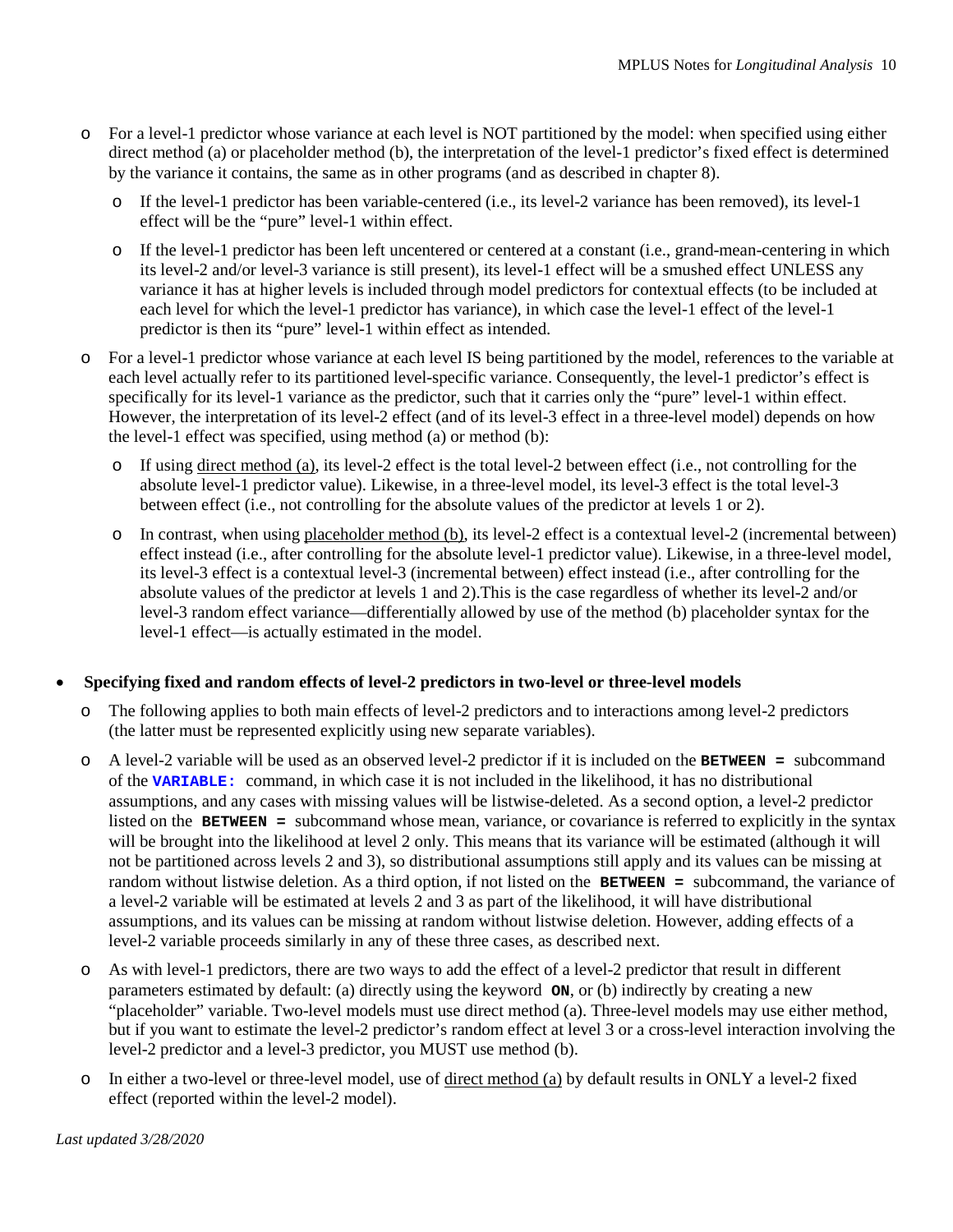- o For example using direct method (a), to add a level-2 fixed effect predicting **y1** from level-2 predictor **L2x**:
	- o In a two-level model, under the **%BETWEEN%** level-2 model, a fixed effect is added: **y1 ON L2x;**
	- o In a three-level model, under the **%BETWEEN L2IDname%** level-2 model, a fixed effect is added: **y1 ON L2x;**
- For use in three-level models only, the placeholder method (b) by default results in a level-2 fixed effect and a corresponding level-3 random effect variance (both reported within the level-3 model output). By default no covariances with other level-3 random effect are added, so you will have to add those manually using a **WITH** statement in the level-3 model, as shown below.
- o For example using placeholder method (b), to add a fixed or random effect of level-2 predictor **L2x**:
	- o Under the **%BETWEEN L2IDname%** level-2 model, a new placeholder variable of 8 or fewer characters is first defined using the **|** as shown (here, called **L2xslope**): **L2xslope | y1 ON L2x;**
	- o Under the **%BETWEEN L3IDname%** level-3 model, the level-2 placeholder variable will have a mean and variance estimated by default, which correspond to its fixed effect and its random effect variance:

| To refer to its estimated fixed effect:                   | [L2xslope];       |
|-----------------------------------------------------------|-------------------|
| To remove its fixed effect:                               | [L2xslope@0];     |
| To refer to its estimated level-3 random effect variance: | L2xslope;         |
| To add its covariance with the level-3 random intercept:  | y1 WITH L2xslope; |
| To remove its level-3 random effect variance:             | L2xslope@0;       |

- o When using placeholder method (b), the fixed and random effects of the level-2 predictor will be labeled on the output as "intercept/mean" or "residual variance/variance", respectively, depending on whether the level-2 predictor is part of any cross-level interactions with level-3 predictors:
	- o If no cross-level interactions involving the level-2 predictor and a level-3 predictor are estimated, its fixed effect will be reported as a "mean" at level 3 in a three-level model and its random effect variance will be reported as a "variance" at level 3.
	- o In contrast, if the level-2 predictor is part of a cross-level interaction with a level-3 predictor (whose specification is explained in more detail below), then its fixed effect will be reported as an "intercept" (i.e., as the expected fixed effect when any interacting predictors  $= 0$ ) at level 3 and its random effect variance will be reported at level 3 as a "residual variance" (i.e., as variance that remains after being predicted by any crosslevel interactions with those level-3 predictors).
- **Specifying cross-level interactions involving level-2 predictors with level-3 predictors in three-level models**
	- o A cross-level interaction of a level-2 predictor with a level-3 predictor requires that the level-2 effect be specified using placeholder method (b), regardless of whether its level-3 random effect variance is estimated:
		- o Placeholder method (b): Under the **%BETWEEN L2IDname%** level-2 model, a new level-2 placeholder variable of 8 or fewer characters is first defined (here, called **L2xslope**): **L2xslope | y1 ON L2x;**
	- o Its cross-level interaction with a level-3 predictor **L3x** (reported in the level-3 output) would then be added under the **%BETWEEN L3IDname%** level-3 model directly: **L2xslope ON L3x;**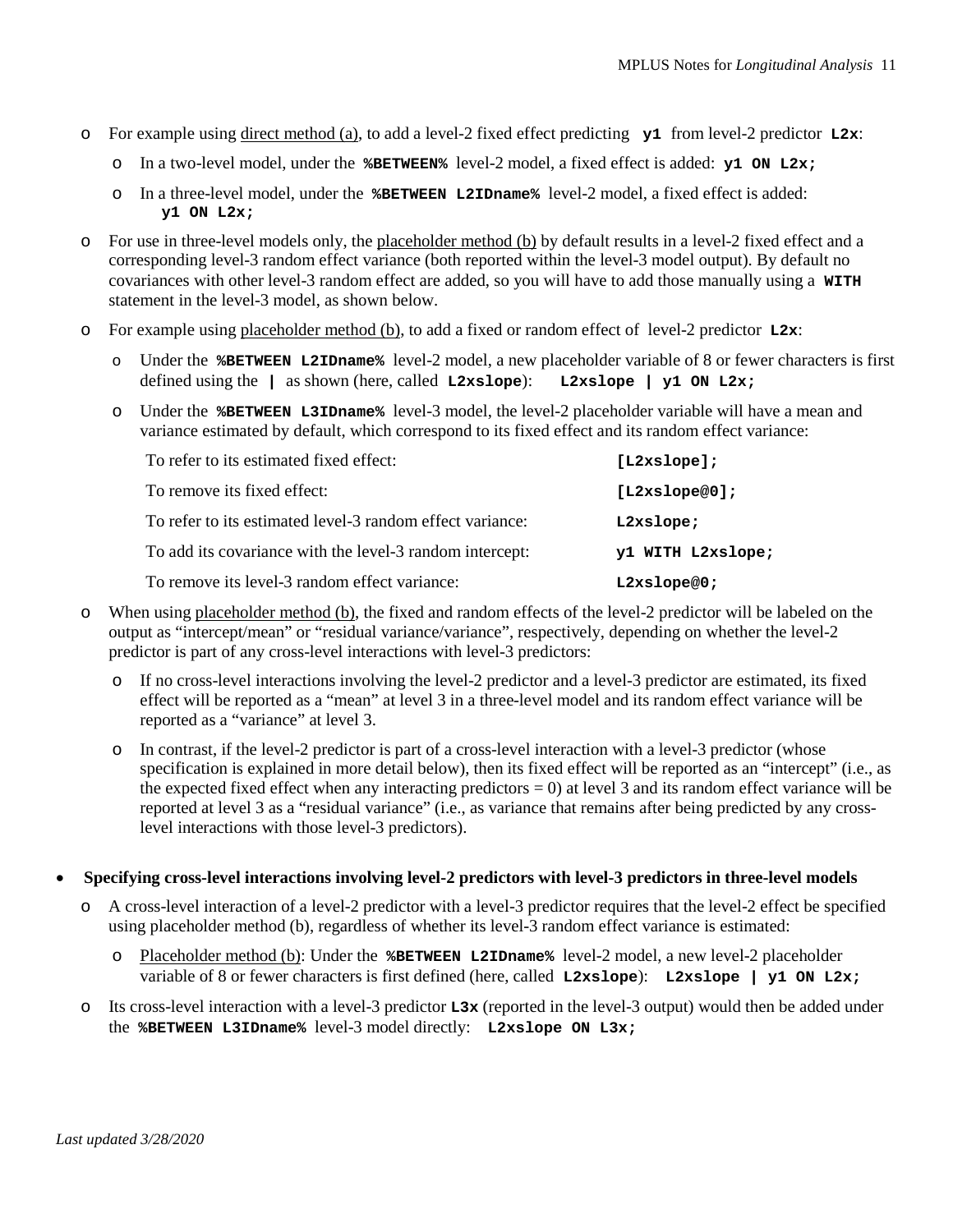# • **Interpreting fixed effects of level-2 predictors in two-level or three-level models**

- In a two-level model, level-2 predictors only contain level-2 variance, and thus can only have level-2 effects (i.e., you do not have to worry about smushing them). However, the effect of a level-2 variable with a counterpart at level 1 will have a different interpretation depending on the variance contained in its level-1 counterpart. That is, if the level-2 predictor has a level-1 counterpart in the model, its level-2 effect will be a total level-2 between effect if its counterpart contains no level-2 between variance (as created through an observed variable or through modelbased partitioning of its variance), but the level-2 predictor will have a level-2 contextual (incremental between) effect otherwise.
- o In a three-level model, you do have to worry about smushing a level-2 predictor's effect. What its effect actually means then depends on two things: (1) how the level-2 variable is modeled (i.e., as an observed predictor or as a level-2 outcome whose variances at levels 2 and 3 are estimated as part of the likelihood), and (2) how its level-2 effect is specified in the syntax.
- o For a level-2 predictor whose variance is NOT partitioned by the model: when specified using either direct method (a) or placeholder method (b), the interpretation of the level-2 predictor's fixed effect is determined by the variance it contains, the same as in other programs (and as described in chapter 11).
	- o If the level-2 predictor has been variable-centered (i.e., its level-3 variance has been removed), its level-2 effect will be the "pure" level-2 between effect.
	- o If the level-2 predictor has been left uncentered or centered at a constant (i.e., grand-mean-centering in which its level-3 variance is still present), its level-2 effect will be a smushed effect UNLESS any variance it has at level 3 is included through a model predictor its level-3 contextual effect, in which case the effect of the level-2 predictor is then its "pure" level-2 between effect as intended.
- o For a level-2 predictor whose variance at levels 2 and 3 IS partitioned by the model, references to the variable at each level actually refer to its partitioned variance at that level. Consequently, the level-2 predictor's effect is specifically for its level-2 variance as the predictor, such that it carries only the "pure" level-2 between effect. However, the interpretation of its level-3 effect depends on how the level-2 effect was specified:
	- o If using direct method (a), the level-3 effect is the total level-3 between effect (i.e., not controlling for the absolute level-2 predictor value).
	- o In contrast, when using placeholder method (b), the level-3 effect is the contextual level-3 (incremental between) effect instead (i.e., after controlling for the absolute level-2 predictor value). This is the case regardless of whether its level-3 random effect variance—differentially allowed by use of the method (b) placeholder syntax for the level-2 effect—is estimated in the model.

# • **Specifying and interpreting fixed effects of level-3 predictors in three-level models**

- o The following applies to both main effects of level-3 predictors and to interactions among level-3 predictors (the latter must be represented explicitly using new separate variables).
- o A level-3 variable will be used as an observed level-3 predictor if it is included on the **BETWEEN =** subcommand of the **VARIABLE:** command, in which case it is not included in the likelihood, it has no distributional assumptions, and any cases with missing values will be listwise-deleted. As a second option, a level-3 predictor listed on the **BETWEEN =** subcommand whose mean, variance, or covariance is referred to explicitly in the syntax will be brought into the likelihood at level 3 only. This means that its variance will be estimated, so distributional assumptions still apply and its values can be missing at random without listwise deletion. However, how to add effects of level-3 variables in the model proceeds similarly in either of these two cases.
- o In contrast to level-1 or level-2 predictors, the effect of a level-3 predictor can only be added directly using the keyword **ON** through direct method (a).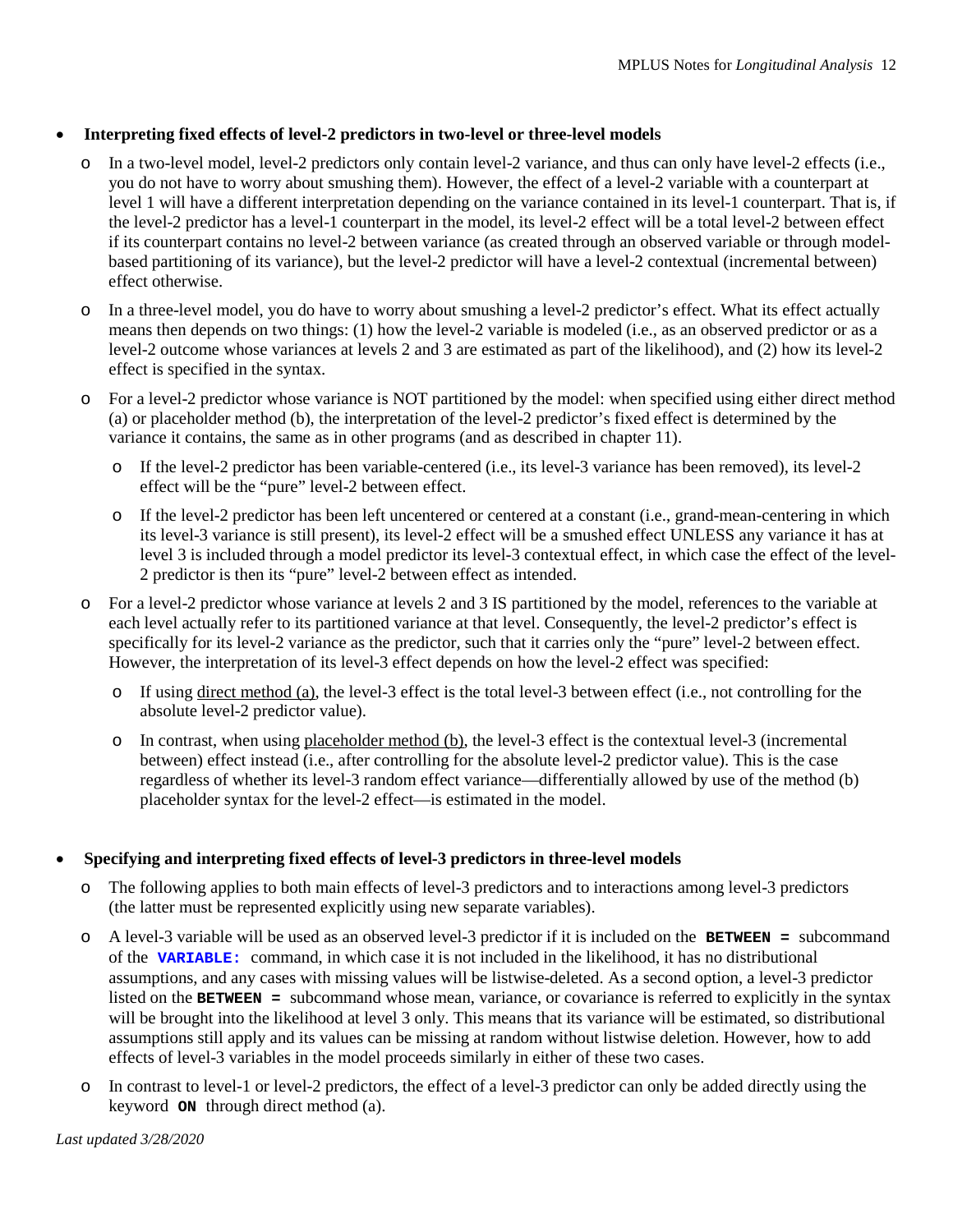- o For example using direct method (a), to add a level-3 fixed effect predicting **y1** from level-2 predictor **L3x**:
	- o Under the **%BETWEEN L3IDname%** level-3 model, a fixed effect is added: **y1 ON L3x;**
- o In a three-level model, level-3 predictors only contain level-3 variance, and thus can only have level-3 effects (i.e., you do not have to worry about smushing them). However, the effect of a level-3 variable with a counterpart at level 1 and/or level 2 will have a different interpretation depending on the variance contained in its lower-level counterparts. That is, if the level-3 predictor has a level-2 or level-1 counterpart in the model, its level-3 effect will be a total level-3 between effect if its counterparts contain no level-3 between variance (as created through an observed variable or through model-based partitioning of their variance), but the level-3 predictor will have a level-3 contextual (incremental between) effect otherwise.

# **Adding Parameter Constraints and Requesting Model-Implied New Parameters (within any kind of model, not just multilevel models)**

- MPLUS syntax contains a labeling convention by which to constrain model parameters to equality or to use them in creating new model-implied parameters. To do so, a label of 8 or fewer characters is added in parentheses before the semi-colon on the same physical line of syntax in which an estimated parameter is referred.
- o For example, to creates labels of **resvar1, resvar2… resvar6** for the variances of **var1, var2… var6**: **var1-var6 (resvar1-resvar6);**
- o However, to force all six variances to be equal, a single **resvar** label is created instead: **var1-var6 (resvar);**
- o For example, to create a label of **int** for the intercept of **y1**, of **bx1** for the slope of **x1** predicting **y1**, and of **bx2** for the slope of  $x1$  predicting  $y1$ :  $[y1]$  (int);  $y1$  ON  $x1$   $x2$  (bx1 bx2);
- o However, to constrain the effects of **x1** and **x2** to be equal in predicting **y1**, a single label of **bx** is created for the common slope instead: **y1 ON x1 x2 (bx);**
- o These labels can then be used to create new model-implied parameters whose estimates, standard errors, and corresponding Wald test *p*-values will then be provided in the output. The **MODEL CONSTRAINT:** command and **NEW ( )** subcommand (which will each appear in black font) first tell MPLUS that additional model-implied parameters will be requested, and then those new parameters can be defined mathematically.
- o For example, to estimate new predicted  $y_1$  values if  $x_1 = 10$  and  $x_2 = 5$ , and if  $x_1 = 5$  and  $x_2 = 10$  called **y1if105** and **y1if510**, respectively:

```
o MODEL:
   [y1] (int); 
  y1 ON x1 x2 (bx1 bx2);
  MODEL CONSTRAINT:
  NEW (y1if105 y1if510);
  y1if105 = int + bx1*10 + bx2*5;
  y1if510 = int + bx1*5 + bx2*10;
```
- o These commands can also be used to enforce more specific constraints without creating new model-implied parameters. For example, to tell MPLUS to force the effect of **x2** predicting **y1** to be twice as large as the effect of **x1** predicting **y1**:
	- o **MODEL: [y1] (int);**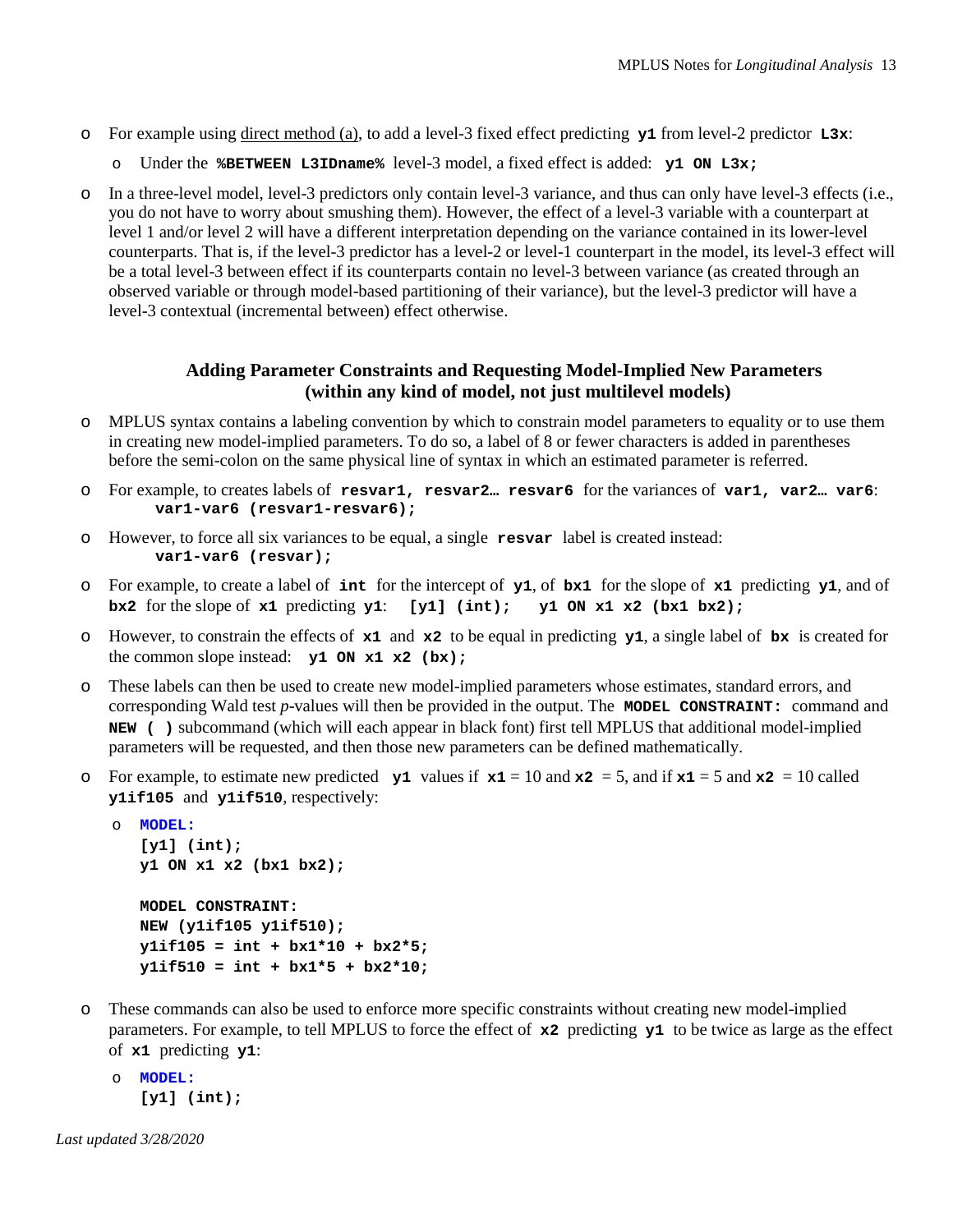```
y1 ON x1 x2 (bx1 bx2);
MODEL CONSTRAINT:
bx2 = 2*bx1;
```
# **Requesting Multivariate Wald Tests (within any kind of model, not just multilevel models)**

- Multivariate Wald tests of multiple fixed effects simultaneously can be requested via a **MODEL TEST:** command (which will appear in black font), which makes use of the same practice of labeling parameters as just shown. However, only one **MODEL TEST:** command is allowed per model.
- o For example, to request a Wald test with two degrees of freedom for the whether both slopes = 0 for **x1** and **x2**  predicting **y1** simultaneously:

```
o MODEL:
   [y1] (int); 
   y1 ON x1 x2 (bx1 bx2);
  MODEL TEST:
  bx1=0;
  bx2=0;
```
### **Model-Specific Notes by Chapter Example**

- **A note about model fit, degrees of freedom, and information criteria across programs:**
	- o As presented in chapters 3 and 5, **AIC** is computed as AIC = −2LL + 2\*df, in which *df* = degrees of freedom. But within most programs (including SPSS and SAS but excluding STATA), the degrees of freedom used in computing AIC are different when using ML versus REML estimation. In ML, degrees of freedom include ALL model parameters (fixed effects in the model for the means plus all variances, covariances, and other variance model parameters), but will exclude the fixed effects when using REML. Although this may seem arbitrary, it makes sense if you remember that models that differ in fixed effects cannot have their fit compared using −2LL, AIC, or BIC when using REML (and thus the number of fixed effects is irrelevant for those statistics).
	- o As also presented in chapters 3 and 5, **BIC** is computed as BIC = −2LL + Log(N)\*df, in which *df* = degrees of freedom (which differs between ML and REML for the same programs as noted for AIC), and *N* refers to some kind of sample size. But what value of *N* is used differs by program. In SPSS and MPLUS, *N* = the total number of observations, whereas  $N =$  the sample size at the highest level of the model in SAS. More specifically, in SAS  $N$  is the number of unique repetitions of the **V** matrix, which means that  $N = 1$  in models with crossed random effects. In STATA, the user can tell the program what *N* should be (and in my examples, I follow the SAS convention). Consequently, BIC will differ across these programs for any multilevel model.
- **Fake people:** Note that the method of "fake people" to create predicted outcomes is not as easy to implement in MPLUS and was thus not included. However, the **PLOT:** command does allow you to create and plot predicted values given specific values of model predictors. **MODEL CONSTRAINT:** could also be used to create each predicted value (with one line of syntax required for each value).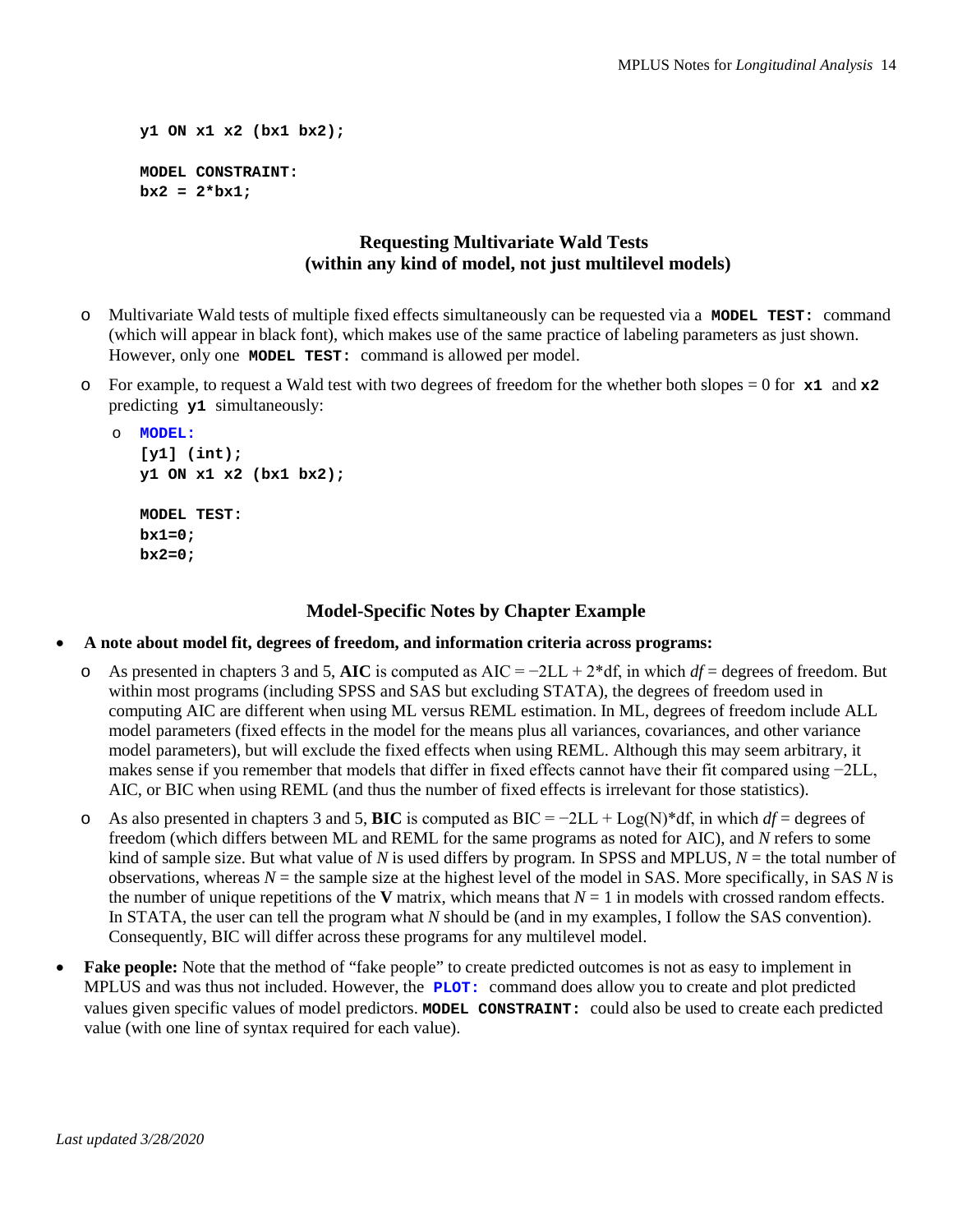- o Because chapter 2 includes single-level models only, no **%WITHIN%** and **%BETWEEN%** level-specific models were needed.
- o Interaction terms are all at the same level, and thus were each created using **DEFINE:** to make new predictor variables.
- o No predictors were brought into the likelihood in any model, thus any cases with missing predictors would be listwise-deleted, and predictor variables have no distributional assumptions.

#### • **Chapter 3a**

- o The **DATA WIDETOLONG:** command was first used transpose the data from multivariate/wide (one row per person) to stacked/long (two rows per person).
- o Level-specific models were then created using the **%WITHIN%** and **%BETWEEN%** level-specific syntax. The single-level models were estimated by constraining any level-2 random effects variances to 0.
- o Note that an intraclass correlation (ICC) is provided descriptively by default in the output given the use of the **%WITHIN%** and **%BETWEEN%** level-specific syntax, not the specific model being estimated. For instance, an ICC is still provided in the output for the between-person models, even though those models predict that  $ICC = 0$ .

#### • **Chapter 3b**

- o Because of how MPLUS formats its output, the response time (RT) outcome, originally scaled in milliseconds, was divided by 10 so that its model parameters could be seen on the output (omitting this step results in fields of asterisks instead because the values are too large to be printed).
- o A non-diagonal **R** matrix is not possible in MPLUS using the multilevel modeling level-specific syntax, so **DATA LONGTOLONG:** was first used transpose the data from stacked/long (six rows per person) to multivariate/wide (one row per person). RT at the six sessions was then represented by six separate variables and models were specified using single-level **MODEL:** syntax.
- o In the Between-Person Independent ANOVA and Univariate Repeated Measures ANOVA models, the label (**totvar**) was used to constrain the six variances to be equal. In the former model, all covariances were constrained to 0, whereas in the latter model, all covariances were constrained to be equal using the label (**totcov**). In the Multivariate Repeated Measures ANOVA models, there were no constraints—the labels indicated six separate variances and 15 separate covariances.
- o In each model, the six means were estimated separately (labeled as **mean1-mean6**).
- o The **MODEL TEST:** command was used to create a multivariate Wald test of all possible mean differences among the six RT outcomes, the same as is reported in a typical ANOVA model.

#### • **Chapter 4**

- o A non-diagonal **R** matrix is not possible in MPLUS using the multilevel modeling level-specific syntax, so the **DATA LONGTOLONG:** command was first used transpose the data from stacked/long (seven rows per person) to multivariate/wide (one row per person). Positive mood (**posmood**) for the seven days was then represented by seven separate variables and models were specified using single-level **MODEL:** syntax.
- o For each model, the number of distinct labels used indicated the number of parameters estimated and any constraints thereof.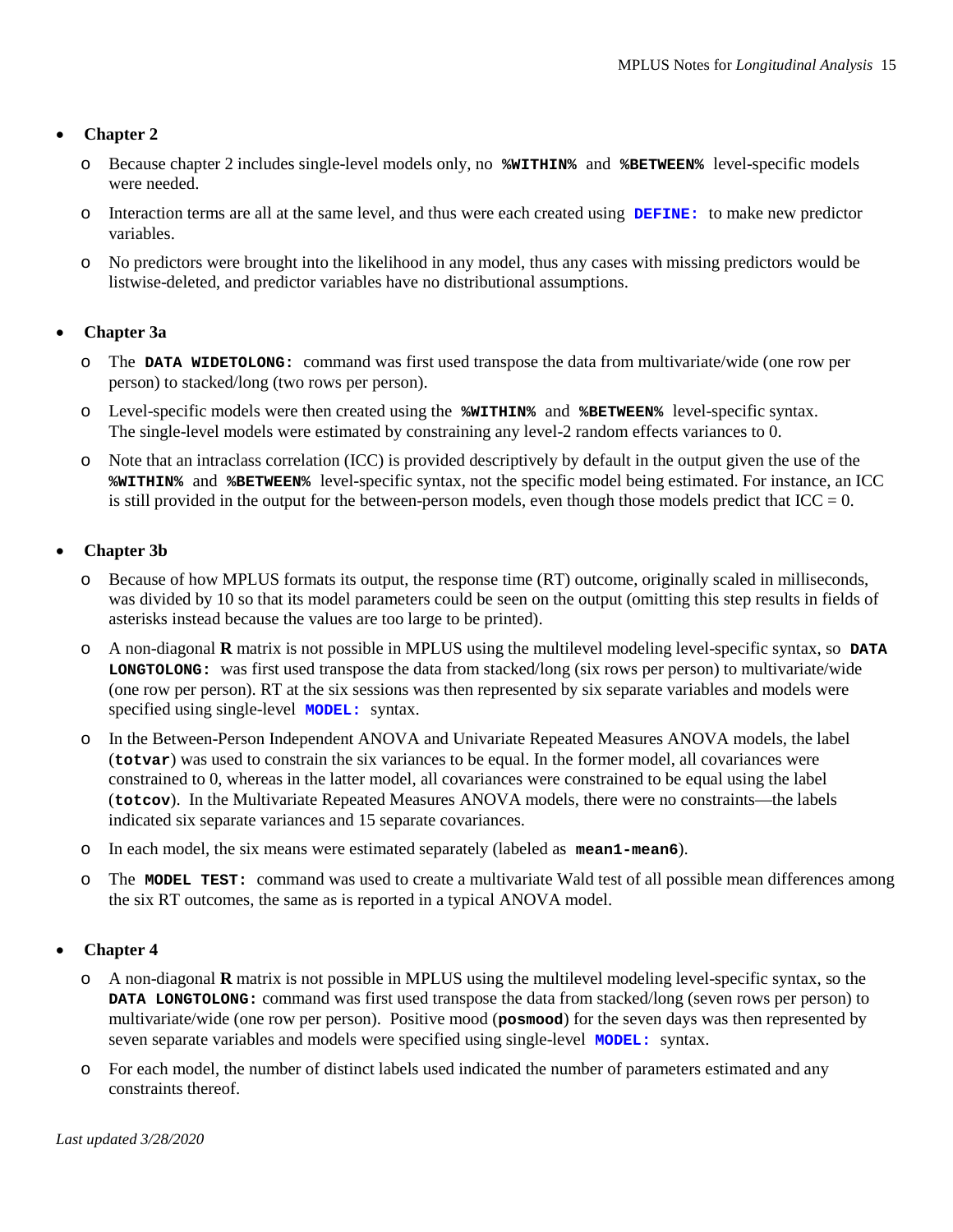- o In the Unstructured **R** matrix models, the label (**totvar1-totvar7**) referred to the seven separate variances and the label (**totcov1-totcov21**) refers to the 21 separate covariances. In contrast, in the homogeneous variance **R** matrix models, the label (**totvar**) referred to the single constrained variance estimate shared across the seven days.
- o Similarly, in the saturated means model, the label (**mean1-mean7**) referred to the seven separate means, whereas in the empty means models, the label (**mean**) referred to the single constrained mean shared across the seven days.
- o **R** matrix covariance patterns were created using a combination of distinct labels whose values were then given within the **MODEL CONSTRAINT:** command as a function of existing labeled parameters and new parameters:
	- o In the CSH **R** matrix model, the covariance between each pair of days was formed from a common compound symmetry correlation (a new parameter called  $\cscor$ ) and the labeled estimated variance at those occasions.
	- o In the AR1 **R** matrix models, the covariance between each pair of days was formed from a common autoregressive correlation (a new parameter called **AR1cor**) and the labeled estimated variance at those occasions (either constant across days in the AR1 homogeneous variance model, or heterogeneous across days in the ARH1 heterogeneous variance model).
	- o In the Toeplitz **R** matrix models, the covariance between each pair of days was formed from common Toeplitz lag-specific correlations (a new parameter called **TOEPcorX** for each lag X) and the labeled estimated variance at those occasions (either constant across days in the homogeneous variance models, or heterogeneous across days in the heterogeneous variances models).
- o In the **G** and **R** combined models, a different convention based on structural equation modeling syntax was used to create a random intercept variance within the **G** matrix than was used in the level-specific multilevel modeling syntax used in later chapters:
	- o Specifically, a latent factor for the random intercept was created using the **BY** statement, in which the factor loadings for the seven outcomes were each constrained to 1: **RandInt BY posmood1-posmood7@1**;
	- o Consequently, after being predicted by the random intercept latent factor, the variance that remains in the seven observed variables for positive mood is their residual variance for the **R** matrix specifically. Thus, the constraints used to create covariance patterns among the observed variables in these **G** and **R** combined models do so specifically for the residuals—as denoted in the labels by using **res** to indicate *residual* variance and covariance instead of **tot** to indicate *total* variance and covariance.
	- o Note that the highest-lag residual covariance was constrained to 0 in each of the **G** and **R** combined models.
	- o In order to estimate a fixed intercept for the common mean across days via the mean for the random intercept latent factor, the intercepts for the observed variables were constrained to 0. This is really just a semantic distinction, but it maps more directly onto the idea of fixed intercept as a mean and random intercept variance as the latent factor variance that is used in the multilevel modeling syntax.

- o Multilevel modeling syntax was used for the fixed and random linear time models with a diagonal **R** matrix, in which predicted means at each occasion were estimated in the **MODEL CONSTRAINT:** command using the labeled fixed intercept (**int**) and fixed linear time slope (**btime**). In general, fixed effects were labeled to begin with **b** followed by the predictor they referred to.
- o For the saturated means, unstructured **R** matrix model, single-level model syntax again was used on restructured data (transposed from stacked to multivariate using the **DATA LONGTOWIDE:** command).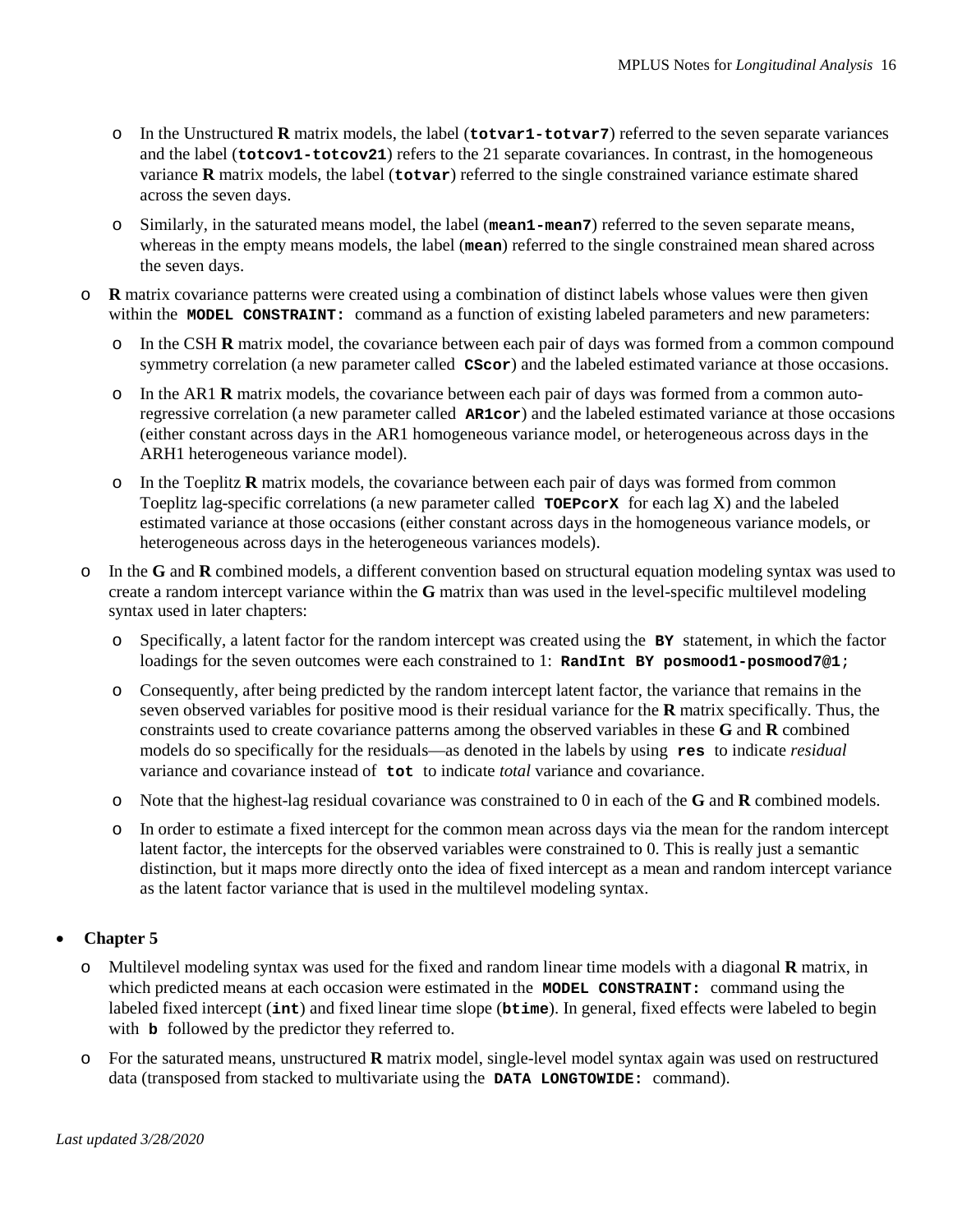- o For the last two models including a non-diagonal **R** matrix, the same multivariate data structure was again used. Consequently, the random effects were specified using structural equation modeling syntax (as was used in the **G** and **R** combined models in chapter 4):
	- o A random intercept latent factor was created using the **BY** statement, in which the factor loadings for the four occasions as separate outcome variables were each constrained to 1: **RandInt BY outcome1-outcome4@1**;
	- o A random linear time slope latent factor was also created using the **BY** statement, in which the factor loadings for the four outcome variables were each constrained to match their time values: **RandLin BY outcome1@0 outcome2@1 outcome3@2 outcome4@3**;
	- o Consequently, after being predicted by the random intercept and random time slope latent factors, the variance that remains in the four outcome variables is their residual variance for the **R** matrix specifically.
	- o The AR1 and TOEP2 residual covariance patterns were then created through the use of labels and the **MODEL CONSTRAINT:** command as in chapter 4.

- o Because of how MPLUS formats its output, the response time (RT) outcome, originally scaled in milliseconds, was divided by 10 so that its model parameters could be seen on the output (omitting this step results in fields of asterisks instead because the values are too large to be printed).
- o Multilevel modeling syntax was then used for all polynomial and piecewise random effects models. The specific time predictors needed (e.g., linear and quadratic time, piecewise time slopes) were created using the **DEFINE:** command, and predicted intercepts, slopes, or differences between slopes were created via the **MODEL CONSTRAINT:** command using the labeled fixed effects.
- o In order to create the nonlinear constraints necessary for the negative exponential models, the data were first restructured from stacked to multivariate using the **DATA LONGTOWIDE:** command so that session-specific means, variances, and covariances could be labeled; how the model should predict them was then specified through **MODEL CONSTRAINT:**. Unfortunately, only the random asymptote model would converge.

# • **Chapter 7a**

- o Saturated means models were again estimated on multivariate data transposed using **DATA LONGTOWIDE:**
- o Multilevel modeling syntax was again used for models examining time-invariant predictors, although the heterogeneous variance versions were not able to be estimated.

# • **Chapter 7b**

- o Saturated means models were again estimated on multivariate data transposed using **DATA LONGTOWIDE:**
- o Multilevel modeling syntax was again used for the unconditional models of change and for the models examining effects of time-invariant predictors. The labels for their effects are necessarily becoming more complicated in order to keep track of what each means. For example, the labels for the effects of attitudes have three parts: **b** to indicate a fixed effect coefficient, **att** to indicate the predictor, and then the last part indicates what level-1 term is being predicted (**int** for the intercept, **lin** for the linear slope, or **quad** for the quadratic slope).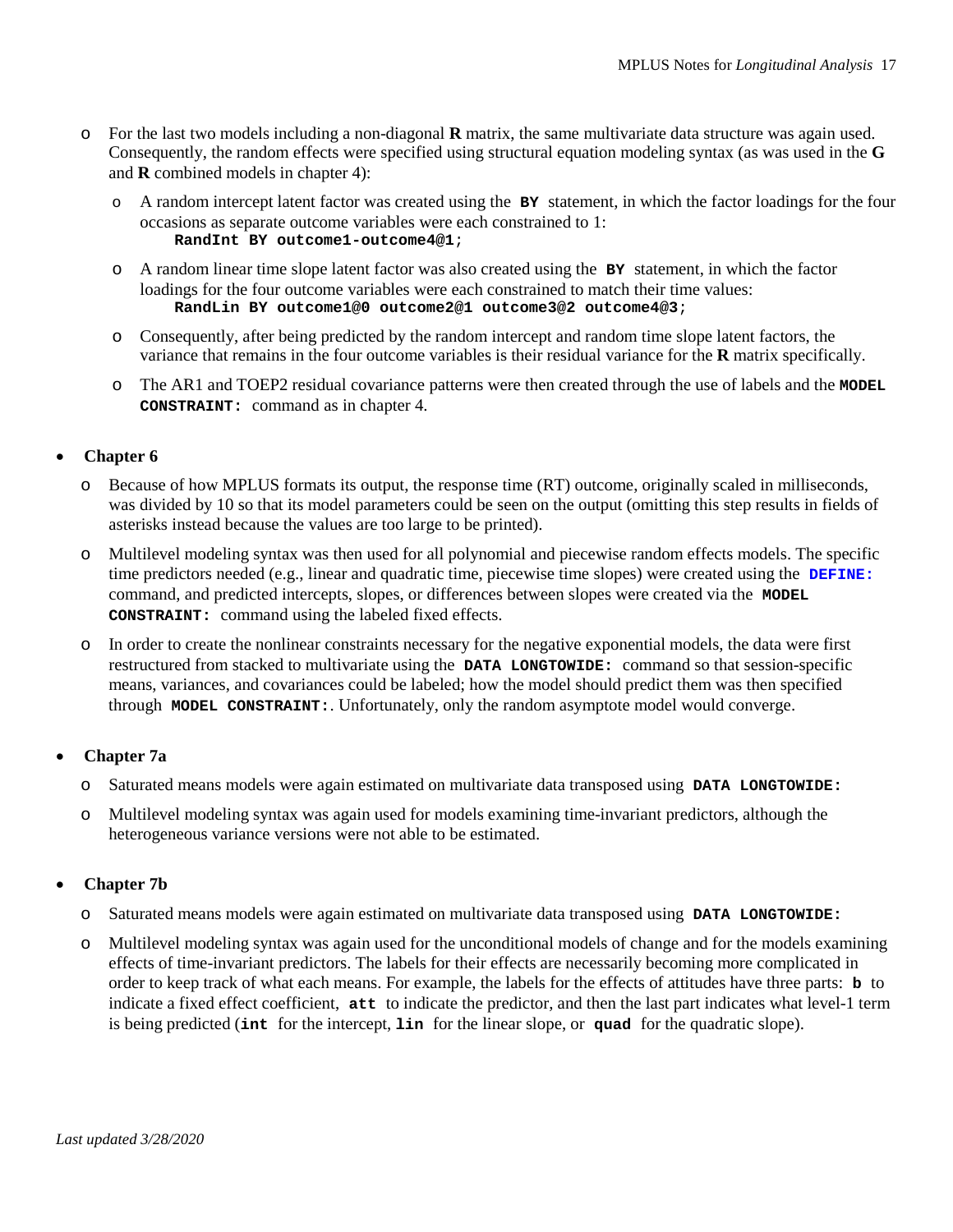- o Multilevel modeling syntax was used for models examining time-varying predictors, although the heterogeneous variance versions were not able to be estimated.
- o All level-1 predictors were treated as observed variables that were not included in the likelihood.
- o Interactions among variables at the same level were created as separate observed variables, whereas cross-level interactions were specified within the syntax (and thus level-1 effects were specified using the placeholder method (b) that allows cross-level interactions with them). The same will be true in later chapters.

#### • **Chapter 9**

- o Multilevel modeling syntax was used for the univariate models examining time-varying predictors.
- In addition, the truly multivariate longitudinal models were estimated using multilevel modeling syntax. In these models, both time-varying variables (the risky behavior outcome and the monitoring predictor) were included in the likelihood, such that their random intercept, random linear age slope, and residual variances were partitioned by the model. Note that the directed effects version (i.e., in which monitoring predicts risky behavior) were not able to be estimated in the other programs, although the undirected effects version (in which the relationships between monitoring and risky behavior were specified using covariances instead) was estimated in SAS and SPSS by "tricking" a univariate model into becoming a multivariate model, as was described in chapter 9.
- o For demonstrative purposes, the same truly multivariate longitudinal models were estimated using structural equation modeling syntax as well (including both the direct effects and undirected effects versions).
- o The slopes-as-outcomes models were not estimated given the extra data manipulation steps they would have required to save the estimates and read them back into MPLUS as data. Given that these models cannot be recommended in the first place, I didn't bother.

# • **Chapter 10a**

o Multilevel modeling syntax was used for models examining accelerated time, with no new twists.

# • **Chapter 10b**

- o Three-level versions of the multilevel modeling syntax were needed for chapter 10b.
- o Note that an intraclass correlation (ICC) for each higher level is provided descriptively by default in the output given the use of the **%WITHIN%** and **%BETWEEN%** level-specific syntax, not the specific model being estimated. For instance, an ICC for level 3 is still provided in the output for the two-level models, even though those models predict that the level-3 ICC = 0. However, the ICCs provided for three-level models in MPLUS are actually just the proportion of variance at that level out of the total variance. So the level-2 ICC is not the expected correlation of any kind, although the level-3 ICC (denoted  $ICC<sub>L3b</sub>$  in chapter 11) is the correlation of level-1 units from the same level-3 unit (but not from the same level-2 unit).
- o Given that the saturated means models included only random intercepts at levels 2 and 3 in the **G** matrix along with a diagonal **R** matrix, they were estimated within the stacked data by creating dummy-coded predictors to differentiate sessions and bursts in which the last value served as the reference for each dimension of time.
- o After estimating a separate series of univariate models for symptoms and for positive affect, a three-level truly multivariate model was estimated in which both variables were treated as level-1 outcomes in the likelihood and all necessary fixed and random effects related to sessions and bursts were included simultaneously. Relationships between the two variables were modeled via covariances in the **G** and **R** matrices rather than directed effects.